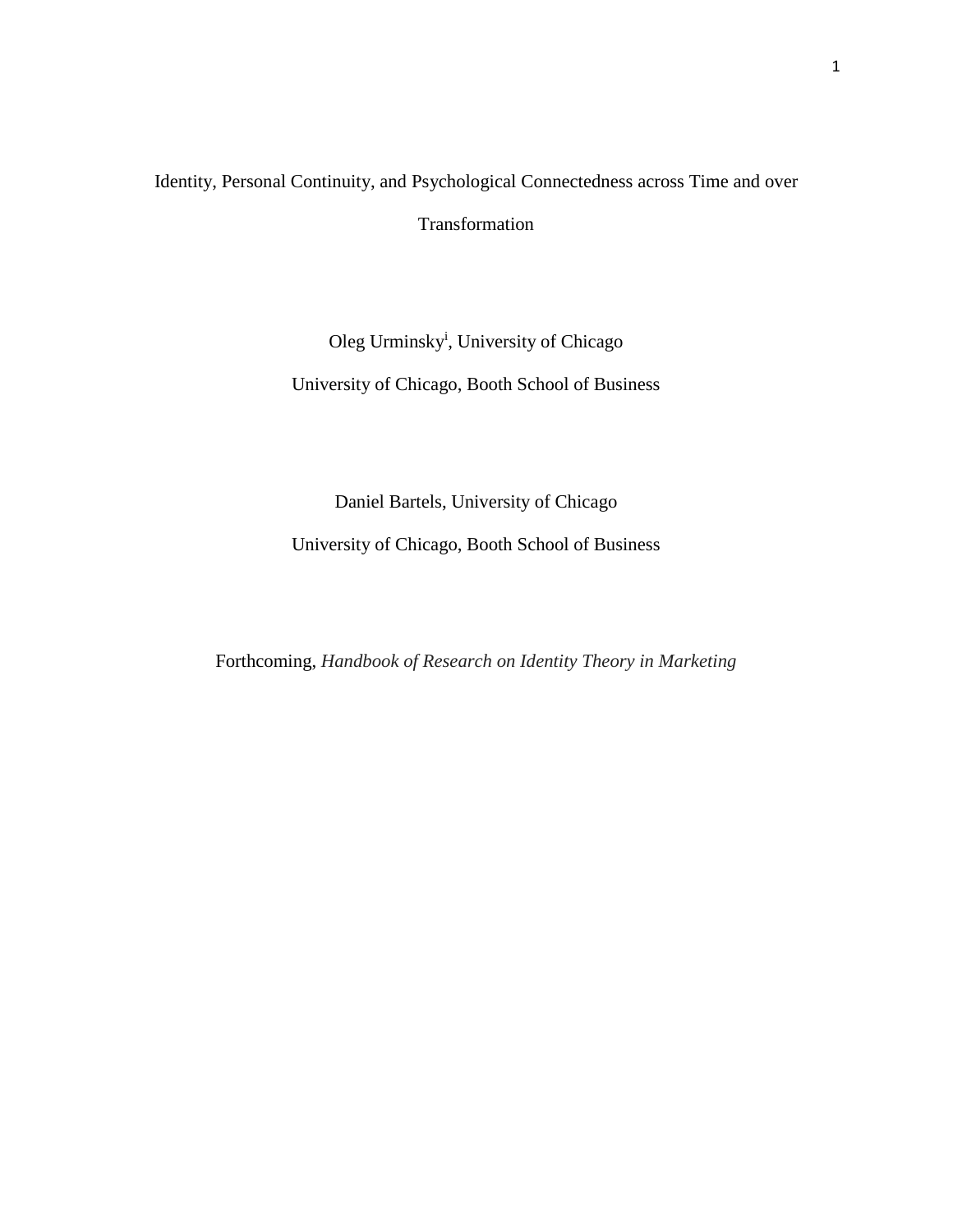## ABSTRACT:

How do people think about whether the person they'll be in the future is substantially the same person they'll be today or a substantially different, and how does this affect consumer decisions and behavior? In this chapter, we discuss several perspectives about which changes over time matter for these judgments and downstream behaviors, including the identity verification principle (Reed et al. 2012) — people's willful change in the direction of an identity that they hope to fulfill. Our read of the literature on the self-concept suggests that what defines a person (to themselves) is multi-faceted and in almost constant flux, but that understanding how personal changes relate to one's own perceptions of personal continuity, including understanding the distinction between changes that are consistent or inconsistent with people's expectations for their own development, can help us to understand people's subjective sense of self and the decisions and behaviors that follow from it.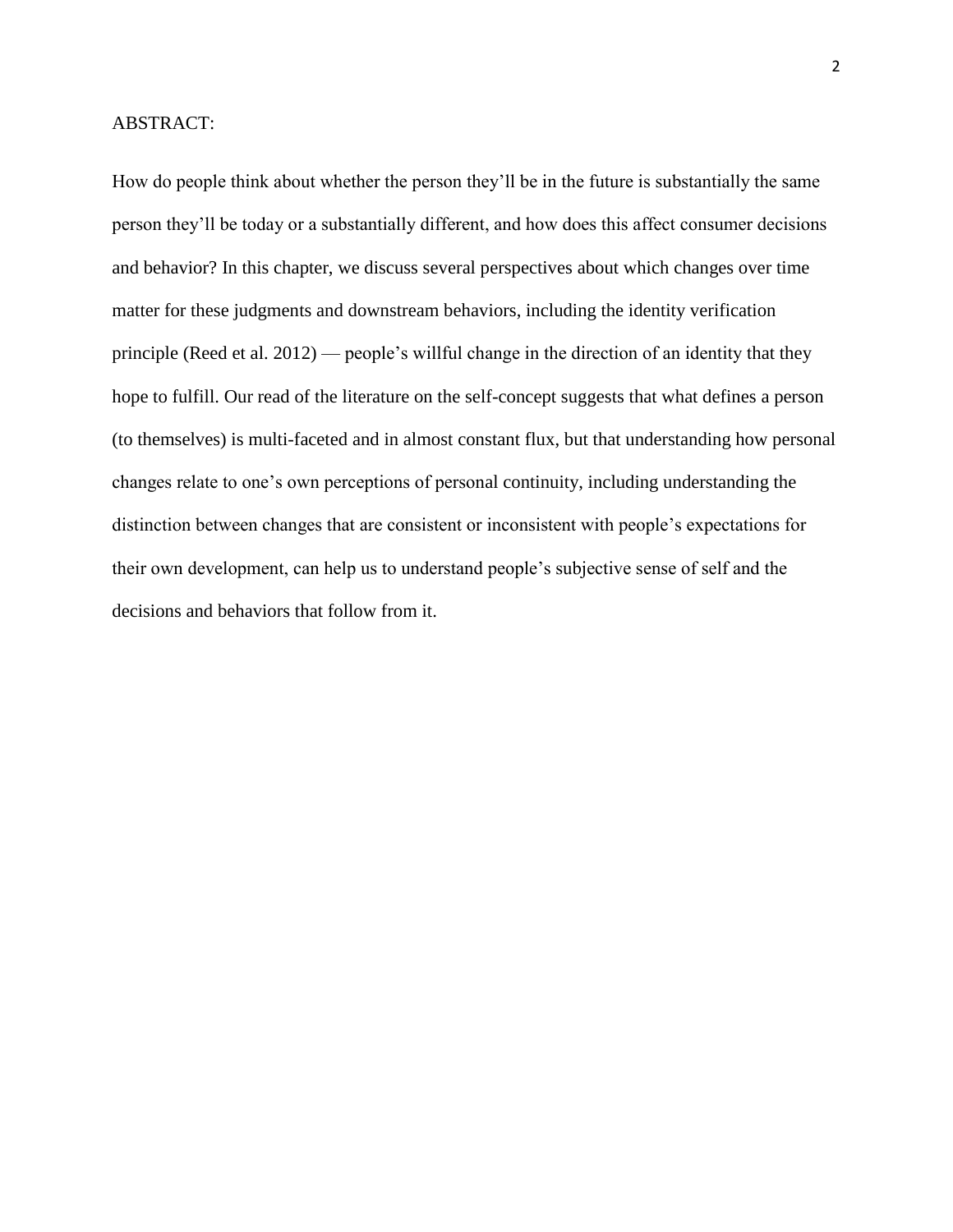A person's sense of their own identity (i.e., the person's self-concept) plays a central role in how the person thinks and acts. Research on identity, particularly in social psychology and consumer behavior, often views a person's self-concept as a set of multiple (social) identities, sometimes characterized in terms of the category labels that the person believes apply to themselves, like "male" or "high school athlete" (Markus and Wurf 1987). These multiple categories provide a basis for defining oneself, often in terms of the features that are inherited from membership in these categories.

Research based on this perspective had largely focused on the role of multiple identities at a given time in a given situation. However, the relevance of identities with differing associations may shift over time, and people may then react to or manage conflicts between identities they subscribe to or conflicts between how they see themselves and the person they would like to be (Reed and Forehand 2016; Urminsky et al. 2014). Philosophers distinguish between theories of synchronic identity (the identity that something has at a point in time) and theories of diachronic identity (whether something at a later time, like a future person, is identical to something existing at an earlier time).

We survey multiple perspectives on how people think about their diachronic identity, over time and across periods of identity-relevant change. We focus on how people think about their own *personal continuity* over time — how much they view their future self to be substantially the same person they are now — and some implications for consumer decisions. This topic is related to the verification principle (Reed et al. 2012), the tendency for people to willfully change in the direction of an identity that they hope to fulfill, but also extends to beliefs about undesired, or even disruptive, future change.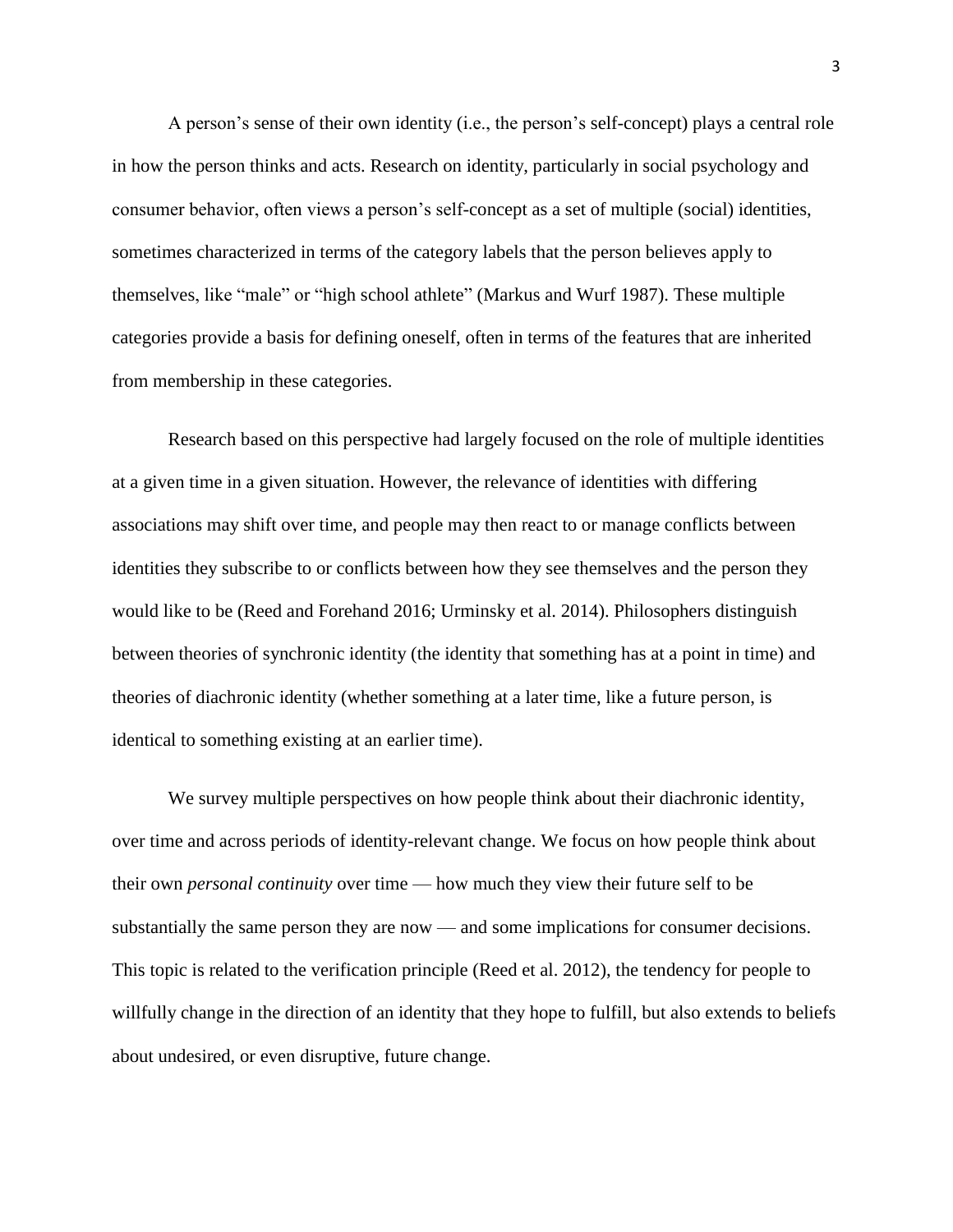#### THEORIES OF IDENTITY OVER TIME

What does it mean to say that a person is substantially different now than they used to be, or to say that one's identity has changed, or is expected to change, over time? One starting point is a philosophical literature that debates normative rationales for caring about one's future self. Whether an entity at two points in time is the same—whether it persists or ceases to exist is a question of *numerical identity* (e.g., Starmans and Bloom 2018a), and different criteria, (e.g., physical, biological, social, psychological, causal or informational relationships) can give rise to radically different definitions of numerical identity (Shoemaker and Tobia 2018, Martin and Barresi 2003).

Regarding the *descriptive* question of how lay people think about identity over time, we think that most people do not typically consider only numerical identity. For example, consider how a person thinks of an elderly relative who has lost substantial cognitive functioning but still retains some of their unique characteristics (e.g., personality or memories), at least some of the time. The person may simultaneously say "I lost my grandmother a long time ago", "I visited my grandmother today" and "She was more like my grandmother today," without feeling like they are being inconsistent. Likewise, a person may say of their future self, "that would no longer be me," when thinking about different kinds of anticipated changes.

It may be useful to think about identity as a subjective psychological construct, studied as it occurs in people's judgments. Starmans and Bloom (2018a) distinguish numerical identity from what they term *qualitative identity,* which they characterize as the similarity (defined as the degree of feature overlap) between the self at two points in time. However, feature overlap fails to explain even simpler similarity judgments (Medin, Goldstone, and Gentner 1993), and so is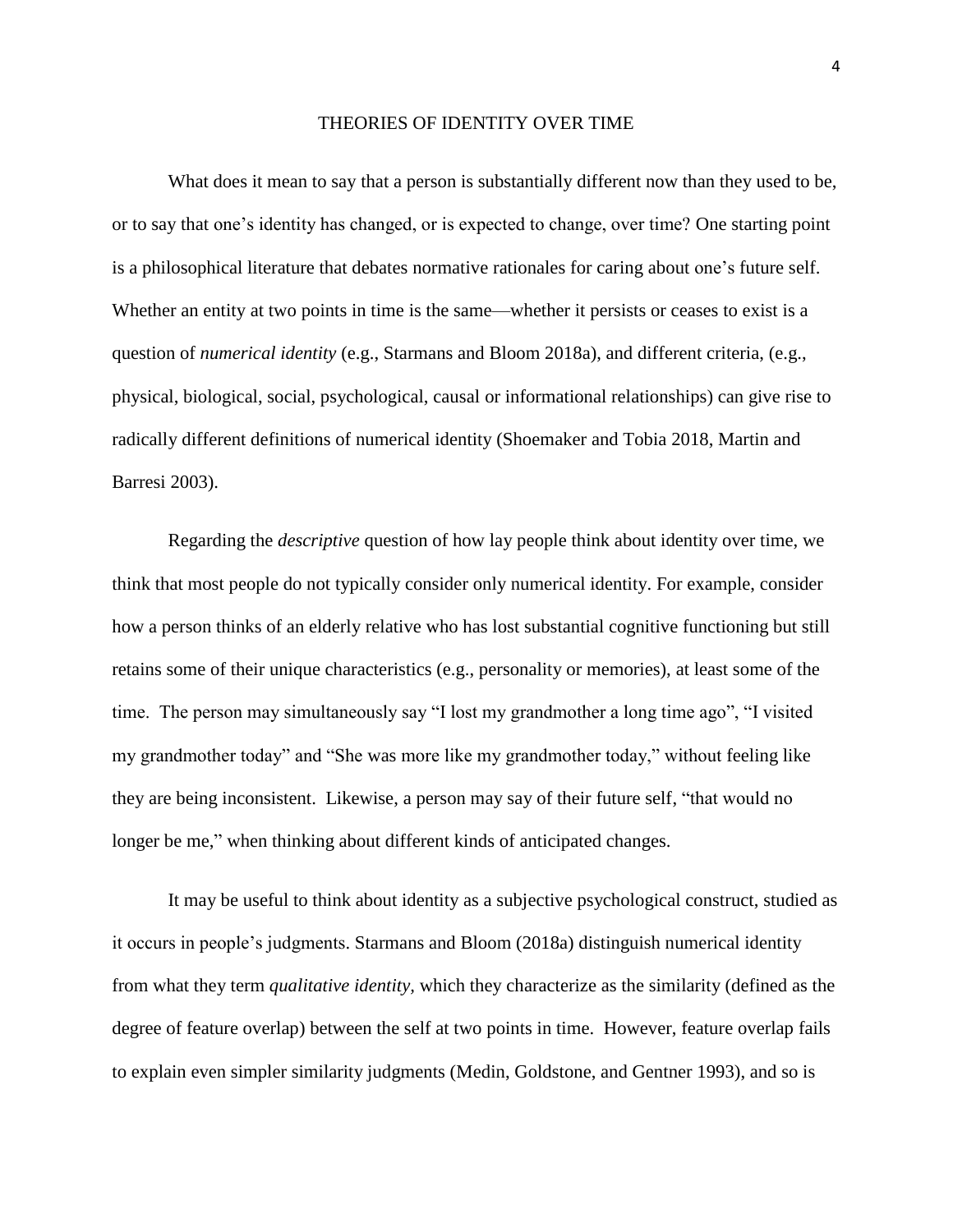probably inadequate to characterize people's more nuanced views of their own identity over time. In fact, recent research has found that feature overlap is not always the best predictor of people's judgments of the continuity of people (De Freitas et al. 2018; Chen, Urminsky, and Bartels 2016).

We propose that understanding how people think about change over time and their future selves involves a third way of thinking about identity, distinct from numerical or qualitative identity, which we will refer to as *personal continuity*. Personal continuity is neither an all-ornothing numerical identity judgment about persistence or a simple accounting of subjective similarity between a person at two points in time. Instead, beliefs about personal continuity involve continuous judgments about how much the characteristics that define a person persist over time. In this context, beliefs about self-continuity are subjective judgments about how much of what currently defines one's own self will persist over time in the future self.

#### THE BASIS OF PERSONAL-CONTINUITY AND SELF-CONTINUITY

A descriptive theory of how people think about the continuity of themselves and others should allow for some changes to not be seen as disruptive to continuity. After all, an 80 year old and the 10 year old she once was differ in many physical, biological, social, and psychological features, but she may think of her past and future selves as the same person throughout her life. Conversely, people often think of their future selves as distinct and not fully the same as the current self, even over time periods that lack drastic changes in physical, biological, social, psychological, and informational features. This is what distinguishes personal continuity from similarity-based qualitative identity.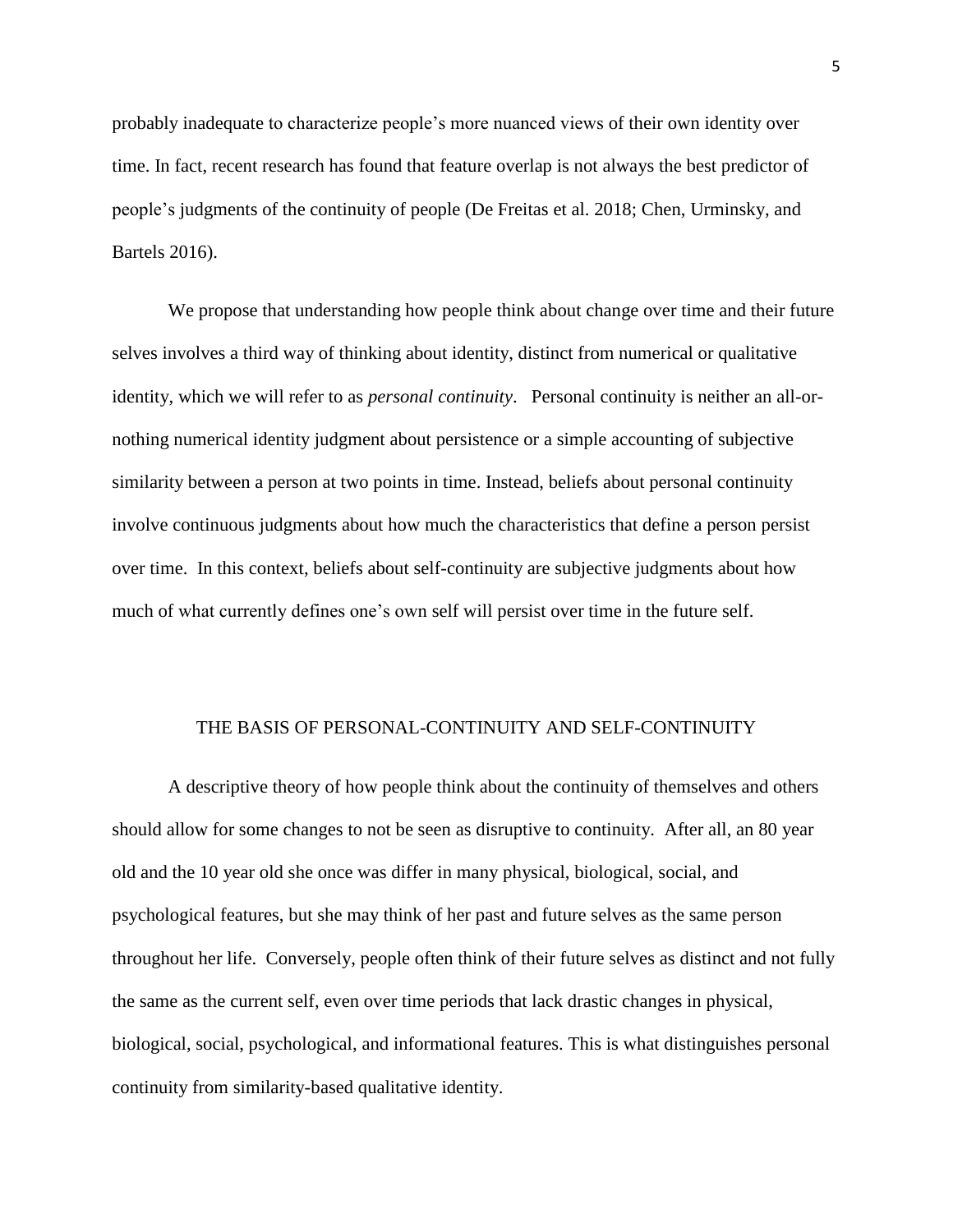The category membership view of identity is often characterized in terms of "multiple identities" (see, e.g., Markus and Wurf 1987), such that a person's identity is jointly defined by those categories that the person sees as applying to the self and that provide descriptive content about people in that category. The descriptive content specifies "what that 'kind' of person looks like, thinks, feels, and does," and may contain both descriptive norms and injunctive norms ideas about how these kinds of people typically act or should act; Reed et al. 2012, p. 312). For example, Paul, a male high school athlete who lives in an odd-numbered house would see being male and being an athlete as parts of his identity, and would therefore be influenced by the descriptive content he sees as contained in the categories "male" and "athlete". However, Paul is unlikely to see "odd-numbered house resident" as an aspect of his identity, because that category lacks descriptive content. Likewise, he is unlikely to see "college student" as an aspect of his identity, because that category does not yet apply to him.

We can think of judgments of a person's continuity across time and over transformations as a function of the continuity of the multiple identity categories. A past change (or future anticipated change) to one or more underlying identity categories (i.e., a loss of category membership) would therefore change people's identity (Akerlof and Kranton 2010; Hogg, Terry, and White 1995) and disrupt their sense of self-continuity, if they see the categories as applying to themselves and having descriptive content. As a result, a change for one person (leaving high school) may be experienced as disrupting self-continuity, but not for another person, who did not see the category (being a high school student) as containing descriptive content or who did not see the category as applying to themselves (e.g., saw themselves as a student rather than a high school student).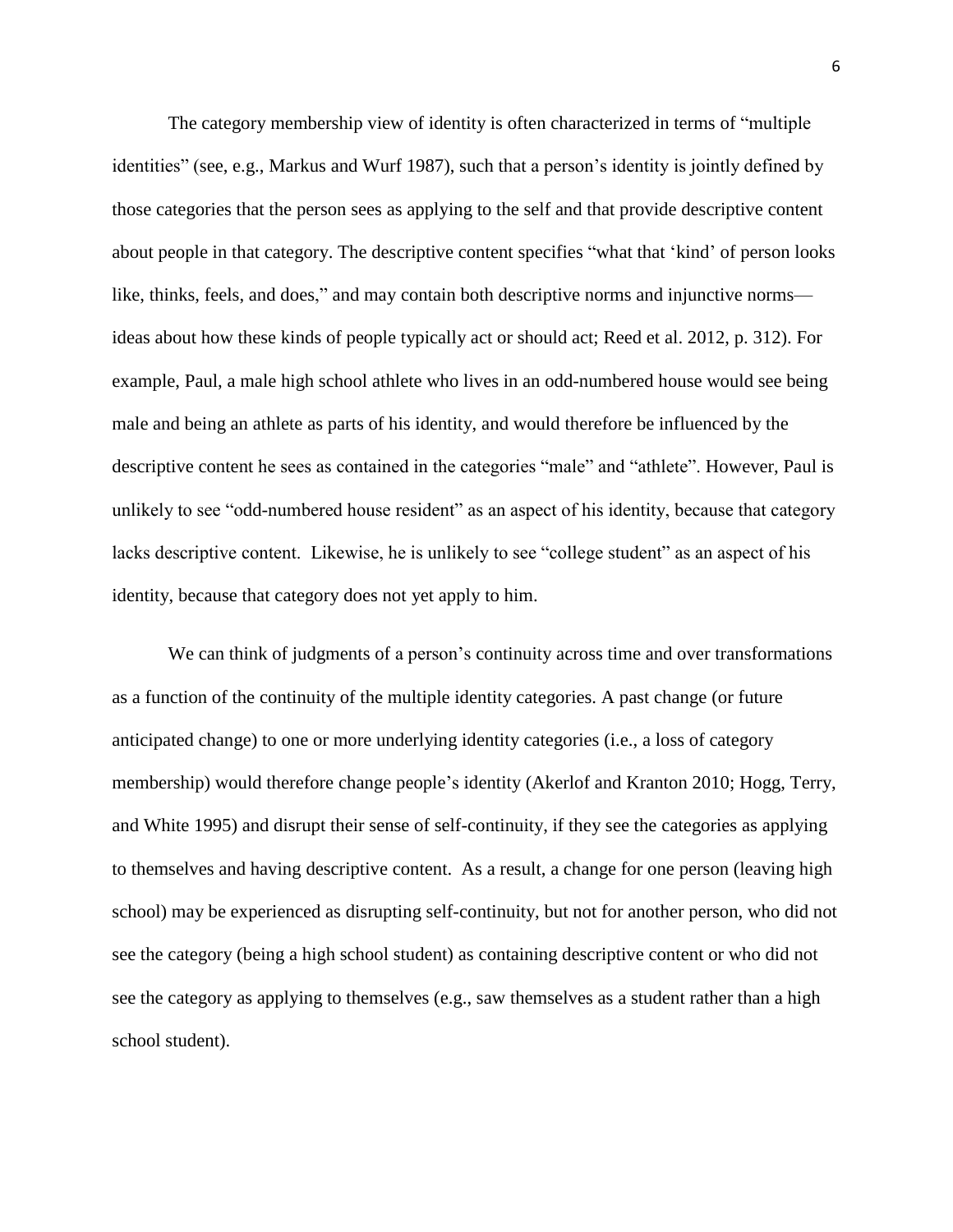A different set of views defines personal continuity as the preservation of specific types of features of a person. However, there is considerable disagreement about specifically which psychological aspects of the person matter most. One line of thought, stretching back to Locke's views of awareness of past actions as necessary for remaining accountable for those actions (see Shoemaker and Tobia 2018) treats memories as especially important for personal continuity. If people are defined by what they remember, loss of memories (e.g., as in Alzheimers' patients) would represent a loss of personal continuity. Consistent with this view, people often judge greater personal continuity over changes when autobiographical memories are preserved (Blok, Newman, and Rips 2005; Nichols and Bruno 2010).

However, changes over time in other psychological aspects also seem potentially relevant for assessing personal continuity. Past or anticipated changes in one's personality traits and preferences may be seen as relevant to personal continuity (Haslam, Bastian, and Bissett 2004; Gelman, Heyman, and Legare 2007). Recent research has identified moral characteristics as the strongest factor in judgments of other people's continuity (Heiphetz, Strohminger, and Young 2017; Strohminger and Nichols 2014, 2015). For example, Strohminger and Nichols (2015) document that relatives see a greater loss of personal continuity in a loved one who is suffering from forms of dementia associated with changes in moral behaviors, more so than forms of dementia associated with other cognitive losses (e.g., memories). Such judgments are personal and subjective, and depend on one's own personal moral beliefs characteristics (De Freitas et al. 2018; Newman and Knobe forthcoming).

For judgments of one's own self-continuity, it is less clear that any one psychological aspect of identity matters most. Chen et al. (2016) measured how disruptive to self-continuity people perceived different kinds of changes to be. Although changes differed in their disruption,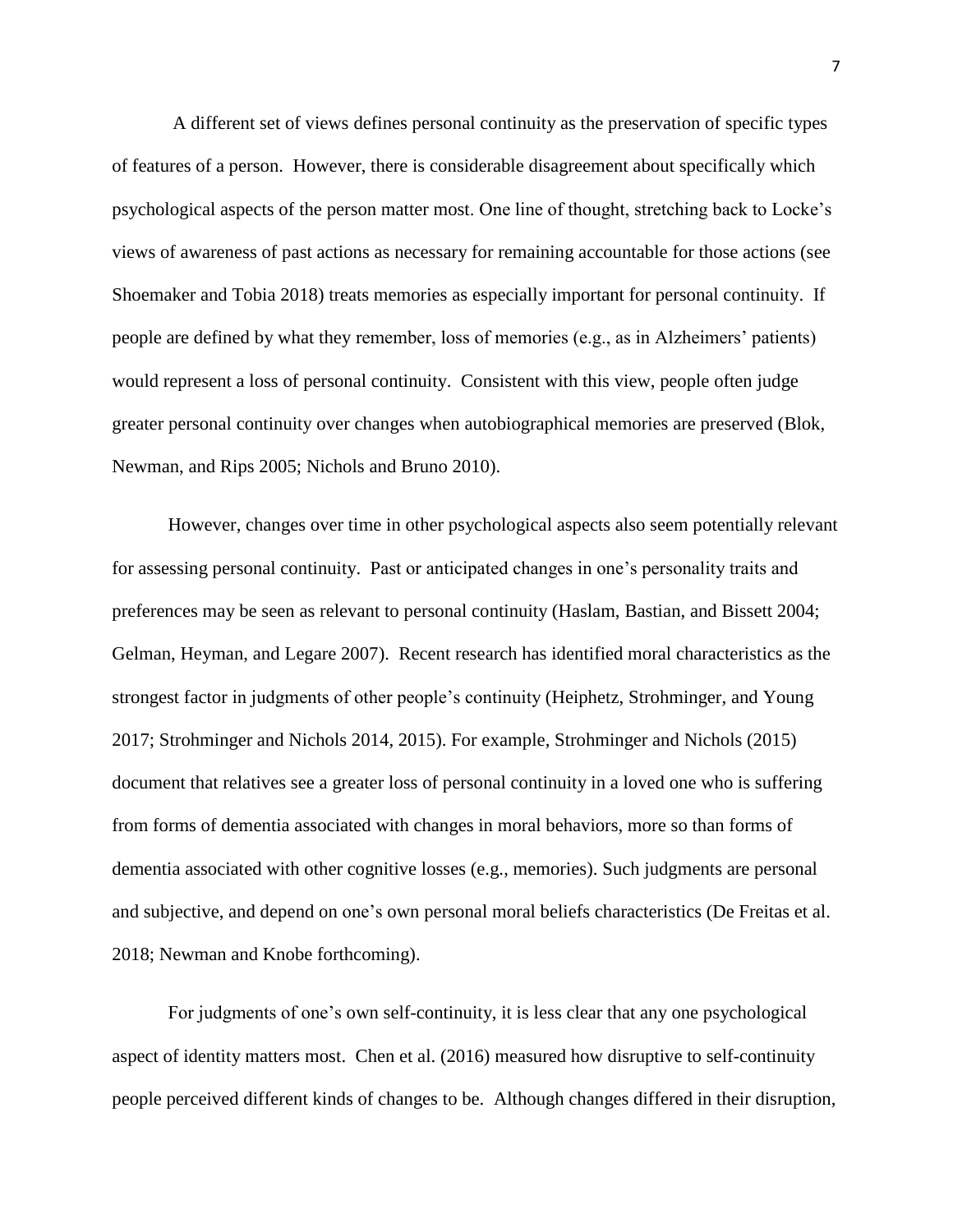no specific category of change emerged as consistently more disruptive. Instead, changes in "causally central" aspects (those seen as causally related to more other aspects) were seen as more disruptive to self-continuity than changes to "causally peripheral" aspects (see Chen 2019, in this volume, for a more detailed discussion). This distinction is conceptually related to, and may help explain, the notion that some aspects of identity are subjectively more important to a given person than others (Markus and Wurf 1987; Reed 2004; Reed et al. 2012).

What these diverse views have in common is the notion that self-continuity represents a middle ground between numerical identity and qualitative (similarity-overlap) identity (Chen and Urminsky 2019). In this view, people have ideas about what defines their own self-continuity and the personal continuity of others, and correspondingly, what changes would disrupt that continuity. While a change in a moral value may be the most disruptive to self-continuity for one person, a change in life goals or memories may be most disruptive for another person. Thus, if Paul the high-school athlete sees himself as defined by being an athlete, graduating high school will not disrupt his perceived self-continuity as long as he remains an athlete. However, for a teammate, who defines himself primarily as a high-school student, dropping athletics will not disrupt his self-continuity as much as graduating high school does.

This approach to identity may seem circular – what disrupts a person's sense of their continuity is changes in whatever that person thinks defines himself or herself and what people think defines them is whatever they think must remain unchanged for their identity to persist. However, this bi-directional relationship follows from the assumption that when people think of change as transforming them into another person—when they say things like "I wouldn't be me anymore"—they are not (usually) referring to numerical identity, but are, instead, expressing that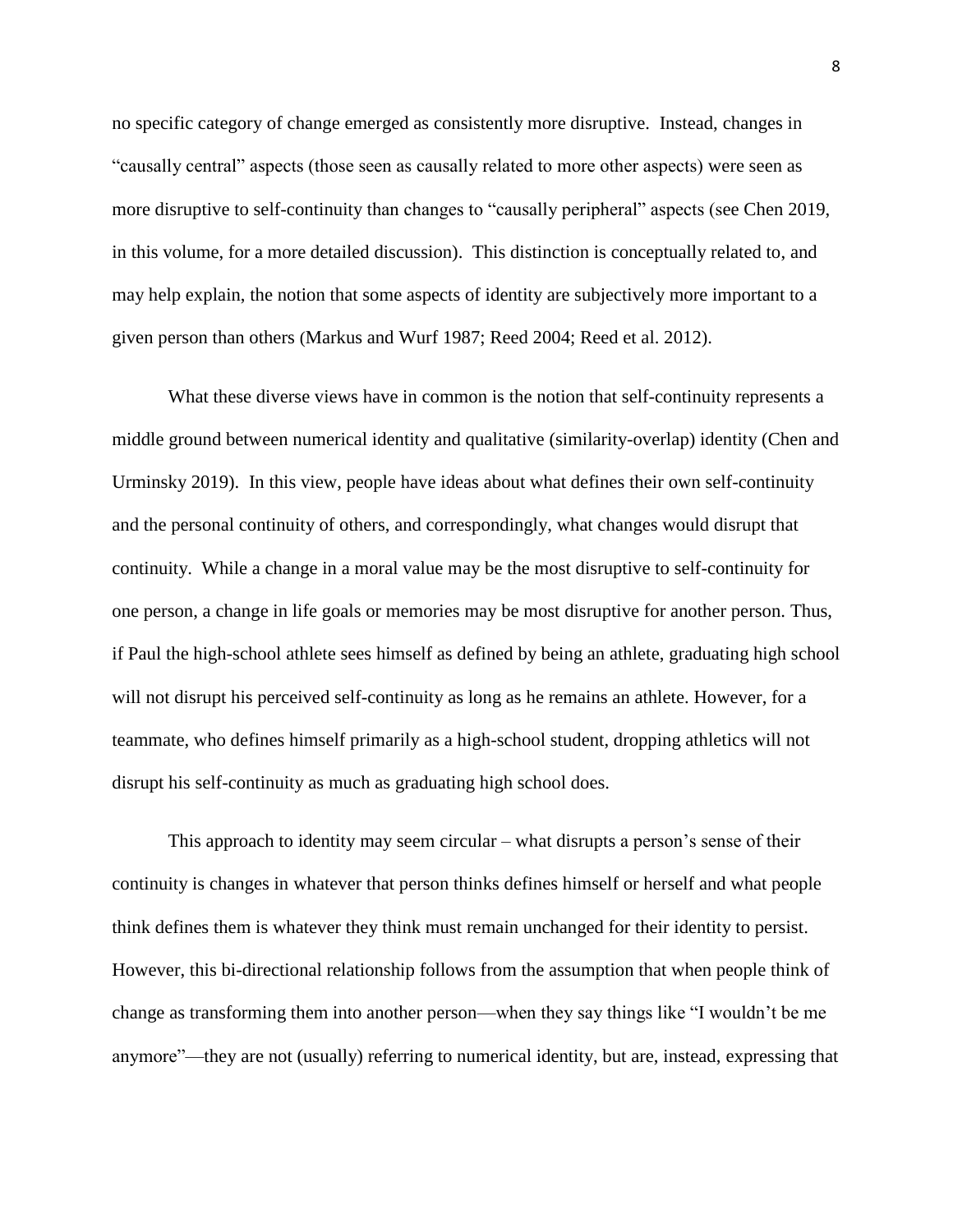they wouldn't expect such a large change in that given feature and that the resulting future person would be different enough to not count as fully (qualitatively) "myself".

This approach to self-continuity draws on the philosopher Derek Parfit's notion of *connectedness to the future self* as the number and strength of psychological connections (having to do with the preservation of your personality, temperament, major likes and dislikes, beliefs, values, ambitions, life goals, and ideals) held between their present and future self (Parfit 1984, p. 204-209). He maintains that a reducing these connections can warrant a reduction in concern for one's future self (Parfit, 1971). In this view, the less psychological overlap there is between the present and future selves, the more a person should normatively favor the interests of the current self over those of the future self.

Although Parfit's normative arguments are controversial (Dancy 1997), his approach is useful for descriptive questions about people's assessments of self-continuity. Parfit's notion of connectedness to the future self does not assume that the future self must be seen as another person (i.e., as lacking numerical identity). Instead, the future self is a partially overlapping continuation of the current self, which may be perceived as almost identical to the current self, or as quite different, or somewhere in-between. Importantly, Parfit's notion leaves open which psychological aspects provide the basis for psychological connections for a given person.

We suggest that a person's general sense of self-continuity over time depends on subjective perceptions of psychological connections over time that may differ across people. We would further distinguish between "connectedness" and "continuity". Parfit (and other philosophers) contend that *connectedness* is about the preservation of important psychological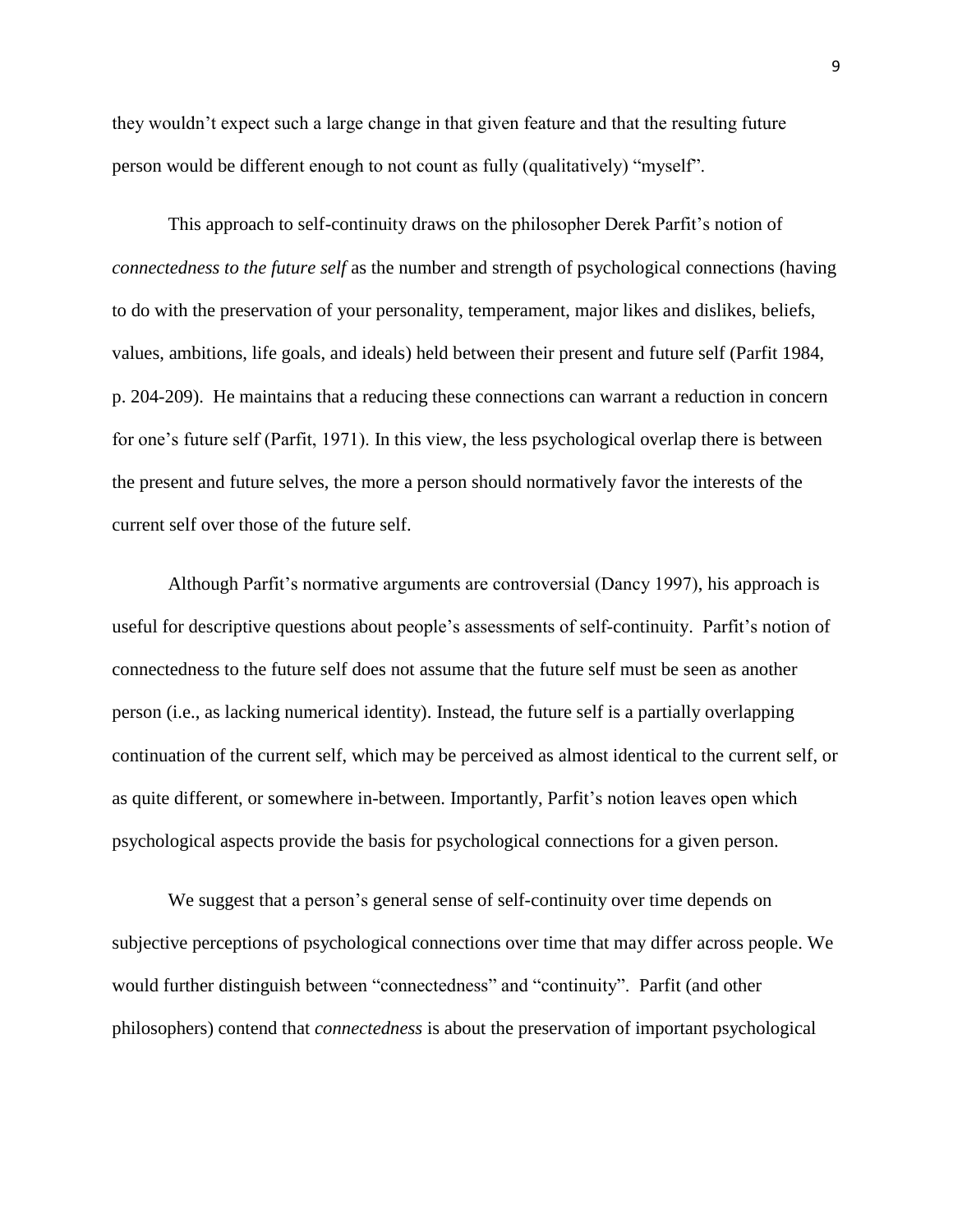features. People's conceptions of *continuity* of identity are more nuanced than just the constancy or change in those features, and may persist despite change.

Specifically, changes that are congruent with people's theories of how their features are causally related to each other (Chen et al. 2016) or how they'll develop over time (Molouki and Bartels 2017) do not undermine people's perceptions of self-continuity. If people think that a given feature *should be* invariant over time, changes to that feature would reduce both psychological connectedness and continuity with the future self. However, in other situations (e.g., when change is expected) the change would still impact connectedness (as defined in the prior literature), but would not necessarily affect judgments of self-continuity.

Since judging self-continuity presumes active consideration of the present and future selves, the degree of continuity is empirically and conceptually distinct from the vividness of the future self, consideration of future consequences, or active planning for the future (Frederick et al. 2009, Spiller 2011). While self-continuity is also conceptually distinct from the valence of potential changes, valence is often relevant to how people assess self-continuity, as we discuss next.

## SELF-CONTINUITY AND VALENCE OF CHANGE

People's beliefs about what makes them who they are now and who they want to be in the future can influence their behavior. The identity verification principle holds that people use feedback from the environment to determine how well they are living up to their desired identity (Reed et al. 2012). People's perceptions of their abilities affect their goals and how they strive toward those goals (Markus and Nurius 1986; Markus and Wurf 1987), which can affect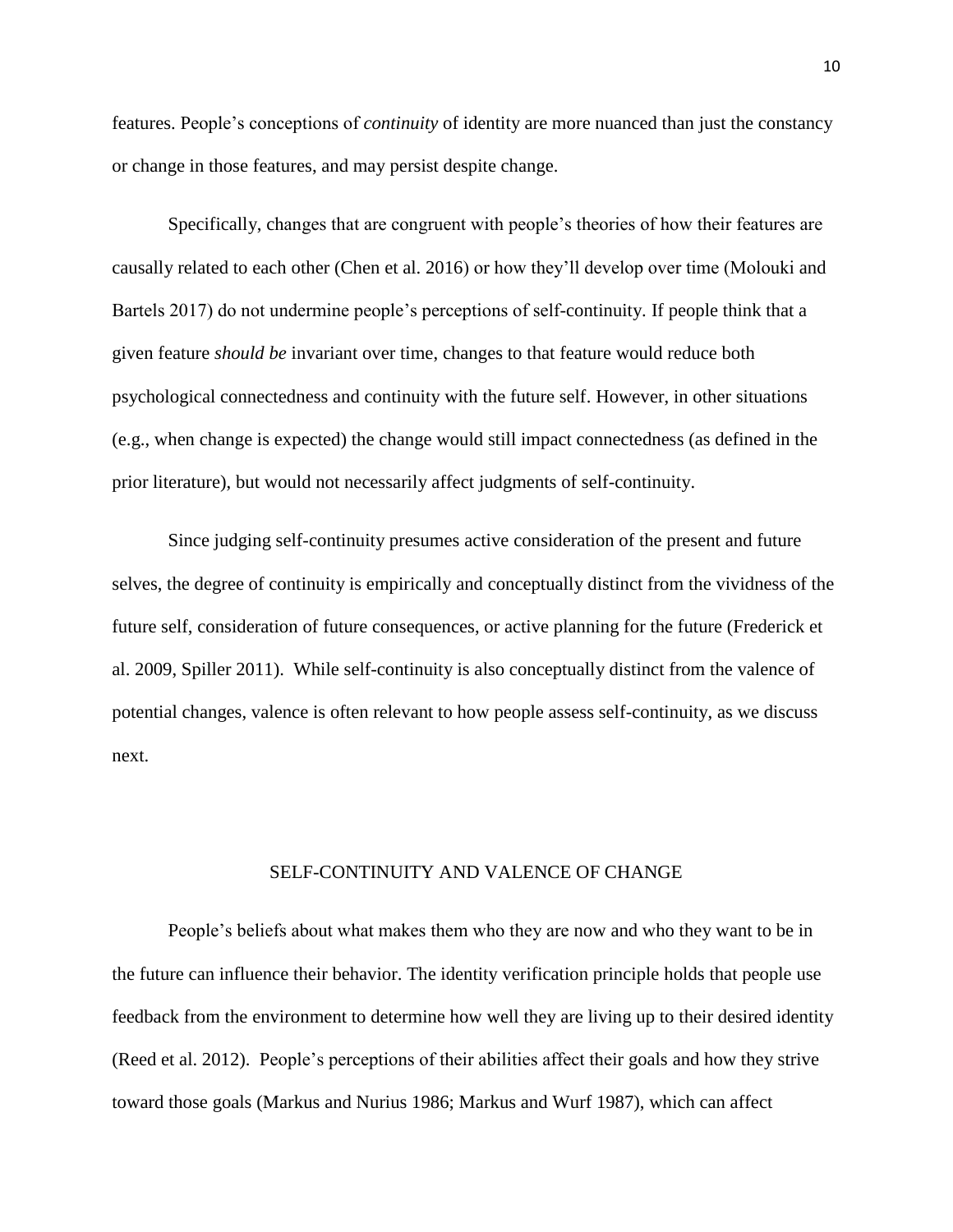preferences and consumption (LeBoeuf, Shafir, and Bayuk 2010; Reed 2004; Reed et al. 2012). Thus, failure to progress towards a desired identity can undermine perceptions of one's own identity, contrary to theories of qualitative identity that are based on simple feature overlap.

Consistent with the identity verification view, positive changes reflect common aspirations for self-improvement (Kanten and Teigen 2008). In fact, negative changes are seen as more disruptive to perceptions of others' personal continuity than are positive changes (Newman, Bloom, and Knobe 2014; Newman, De Freitas, and Knobe 2015; Tobia 2015). For example, people judge that a person who changes from being very cruel to being very kind has revealed her "true self"—that these positive qualities were lurking within and that the person has undergone some sort of maturational unfolding (Newman et al. 2014; Tobia 2015) to reveal who she really is.

However, people also generally expect improvement over time in themselves and others (Busseri, Choma, and Sadava 2009; Haslam et al. 2007; Wilson and Ross 2001), often neglecting the possibility of specifically negative changes in themselves in the future (Molouki, Bartels, and Urminsky 2016). This suggests that the reason improvements don't undermine perceived continuity may be that improvements are consistent with people's general beliefs about human development (Shoemaker and Tobia 2018).

Recent work has evaluated how differences across people in their specific expectations about individual trajectories of change shape perceived continuity. Molouki and Bartels (2017) orthogonally manipulated the valence of change and expectations of change (in some studies) and valence of change and desire for change (in others) and examined which changes undermined the sense of self-continuity. While improvements were generally assessed as less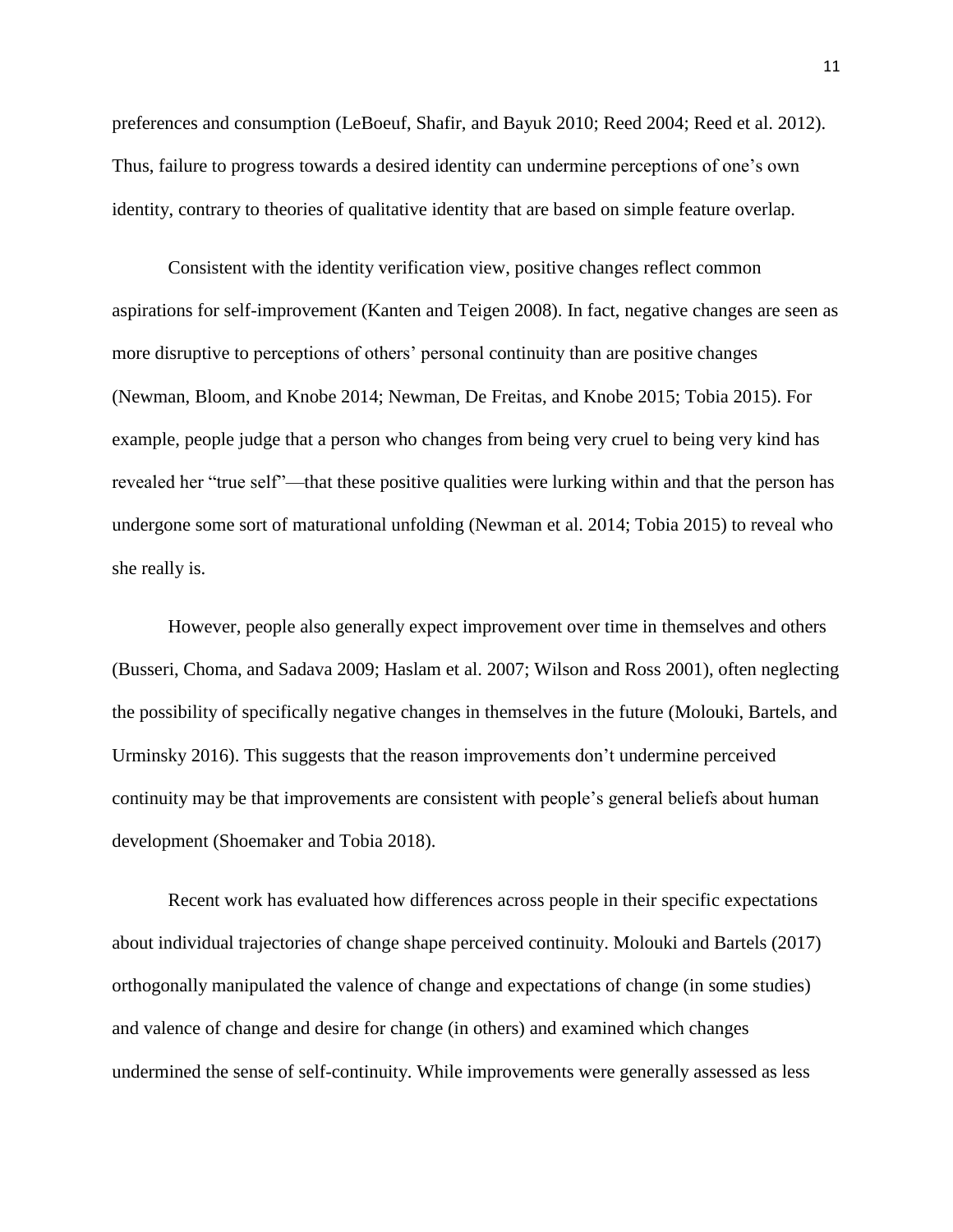disruptive to self-continuity than were declines, it was specifically the changes that were congruent with people's expectations and desires that led to less perceived disruption of selfcontinuity. These patterns suggest that continuity of the self-concept is about both the person who you desire to become (consistent with the identity verification principle) and the person you expect to become.

## SELF-CONTINUITY AND CONCERN FOR THE FUTURE SELF

Static, synchronic, identity influences choices by either providing a template for behavior or by motivations arising from the desire to manage and reconcile diverse aspects of the self (Reed et al. 2012). The dynamic nature of a potentially changing identity over time can interact with decision-making in distinct ways, particularly in decisions presenting tradeoffs between the present and future.

Parfit proposed that when anticipated connectedness to the future self is low (i.e., when people perceive the future self as very different from the present self), people should rationally care less about the welfare of their future self. Beyond the merits of this normative claim, Parfit's theory raises an empirical question as to whether anticipated self-continuity shapes people's degree of concern for their own future self, affecting how much they are willing to sacrifice resources in the present for greater benefits to be enjoyed by the future self (Frederick et al. 2002; Frederick 2006).

Recent research has tested whether having higher anticipated self-continuity (operationalized as the perceived connectedness between the current self and the future self at a specific point in time) results in more far-sighted choices. Bartels and Urminsky (2011) had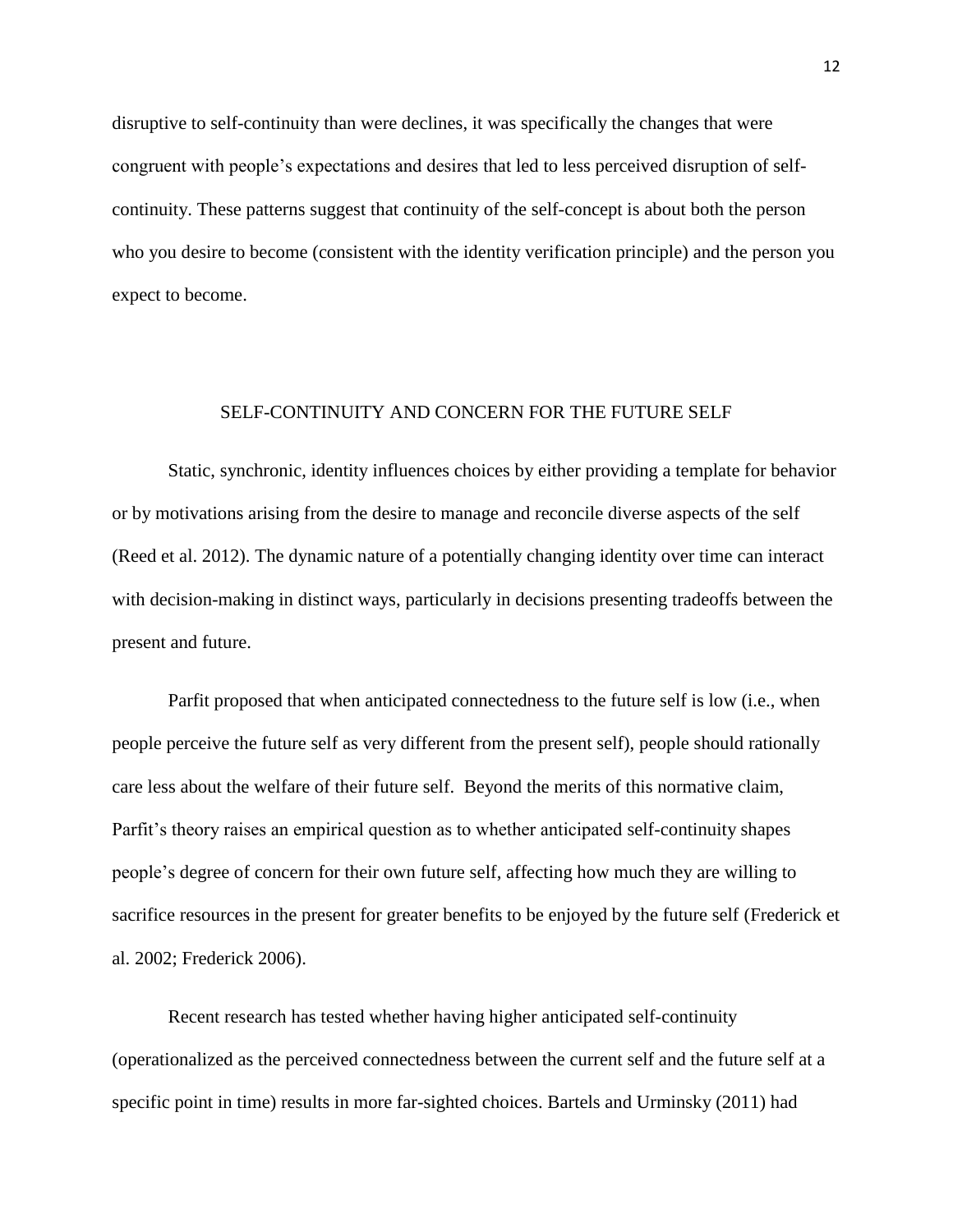graduating college seniors read about post-graduation life changes, either as having a major effect on identity ("low connectedness") or as not impacting people's fixed and stable identity ("high connectedness"). Participants then made a series of real lottery choices between winning a \$120 gift certificate in one week (when the drawing would be held) and winning gift certificates ranging from \$120 to \$240 to be received in a year. Participants in the low connectedness condition (for whom impending graduation was described in terms of a loss of self-continuity) were more likely to choose the more immediate lottery rewards, compared to participants in the high connectedness condition (who had read that about self-continuity post-graduation).

The relationship between more anticipated self-continuity (manipulated or measured) and more far-sighted intertemporal choices has been found in other studies, using both hypothetical and incentive-compatible tradeoffs, and controlling for potential confounds (Bartels, Kvaran, and Nichols 2013; Bartels and Urminsky 2011, 2015; Ersner-Hershfield et al. 2009; but not in Frederick 2003). These results suggest that anticipating changes in the traits that define one's own self-concept (and therefore anticipating low self-continuity) yields less motivation to provide resources for one's own future self than when people anticipate higher self-continuity.

Differences in self-continuity over time may also help explain a central puzzle in people's time discounting preferences, the inconsistency of discount rates. People often make seemingly inconsistent choices when trading off the present and future versus when making the same tradeoffs between compensation and delay involving two future outcomes. For example, people are more likely to choose a present over a future outcome (\$120 now over \$180 in 6 months), than when choosing between the same two outcomes with the same delay in the future (\$120 in 6 months vs. \$180 in one year; Green, Fristoe, and Myerson 1994).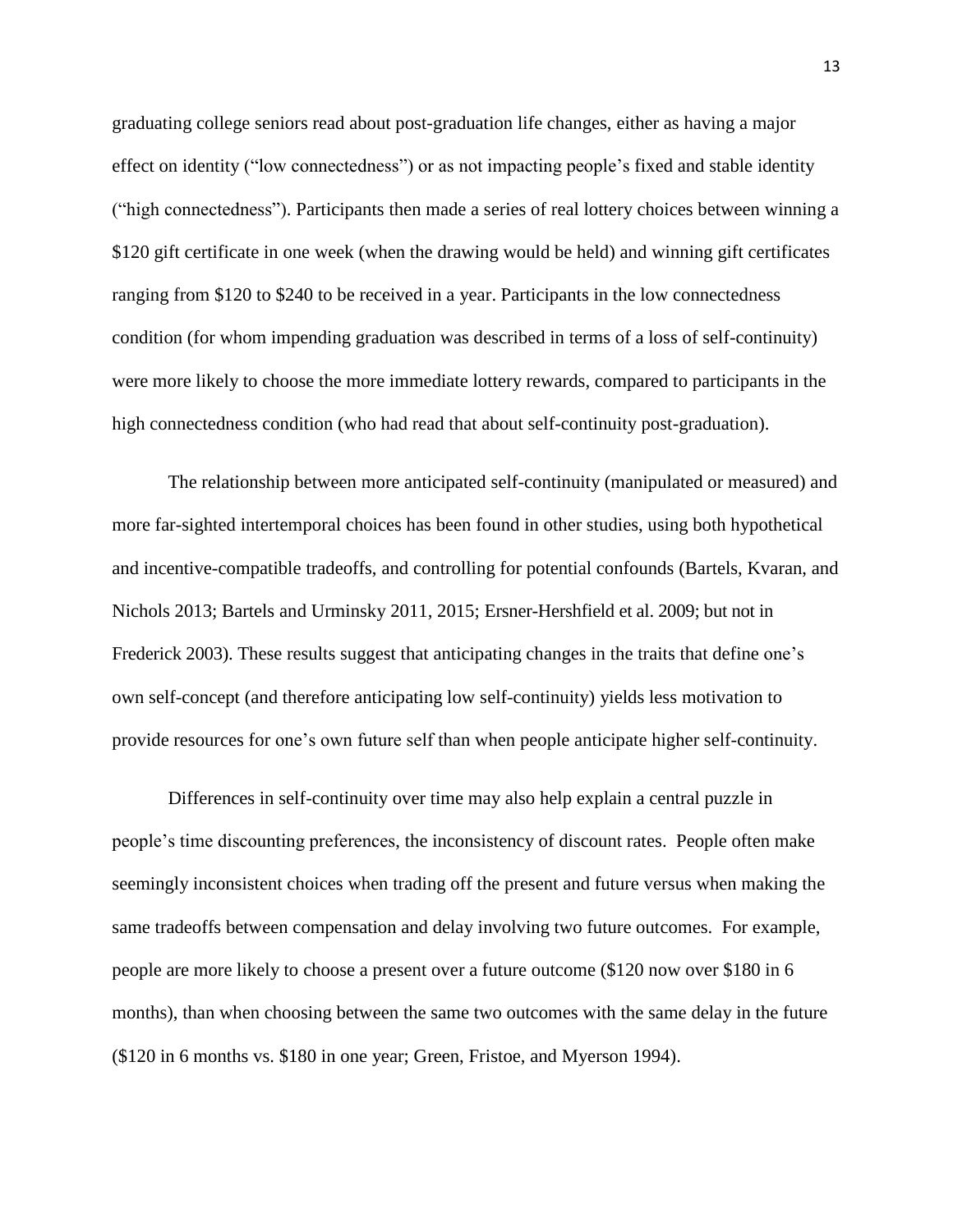These seemingly inconsistent preferences (see Urminsky and Zauberman 2016 for a review) may be partially explained by differences in people's perceived connectedness to their future self over different time intervals. The non-linear pattern of hyperbolic temporal discounting tracks closely with a non-linear pattern of reduction in connectedness over time, with greater decreases in connectedness between the present and future than between two equivalent future times (Bartels and Rips 2010). Thus, the seeming "present-biased" inconsistency in people's immediate vs. delayed intertemporal tradeoffs may be partially attributable to judgments of connectedness between the present and future self typically being lower than between two future selves separated by the same delay.

Perceiving a high degree of connectedness with the future self can also affect decisions that involve the welfare of others. High connectedness has been associated with people foregoing immediately rewarding alternatives that are ethically risky in the long-term (Hershfield, Cohen, and Thompson 2004). Conversely, reduced connectedness to the future self (which can reduce generosity to that future self) can increase generosity to relevant others by reducing the countervailing influence of self-interest. For example, Bartels et al. (2013) find that the difference in perceived connectedness to their future self vs. to other people in the present predicted how they divided an uneven sum of money between the future self and the other person.

This allocation paradigm is borrowed from the literature on "social discounting" (Rachlin and Jones 2008), which finds that people's generosity to others declines as social distance increases. Temporal discounting and social discounting both seem to follow a hyperboloid function and both emerge in children around four years of age (Garon, Johnson, and Steeves 2011). These parallels have led some behavioral scientists to postulate people treat the future self as if it lies on a continuum between the present self and other people. Consistent with this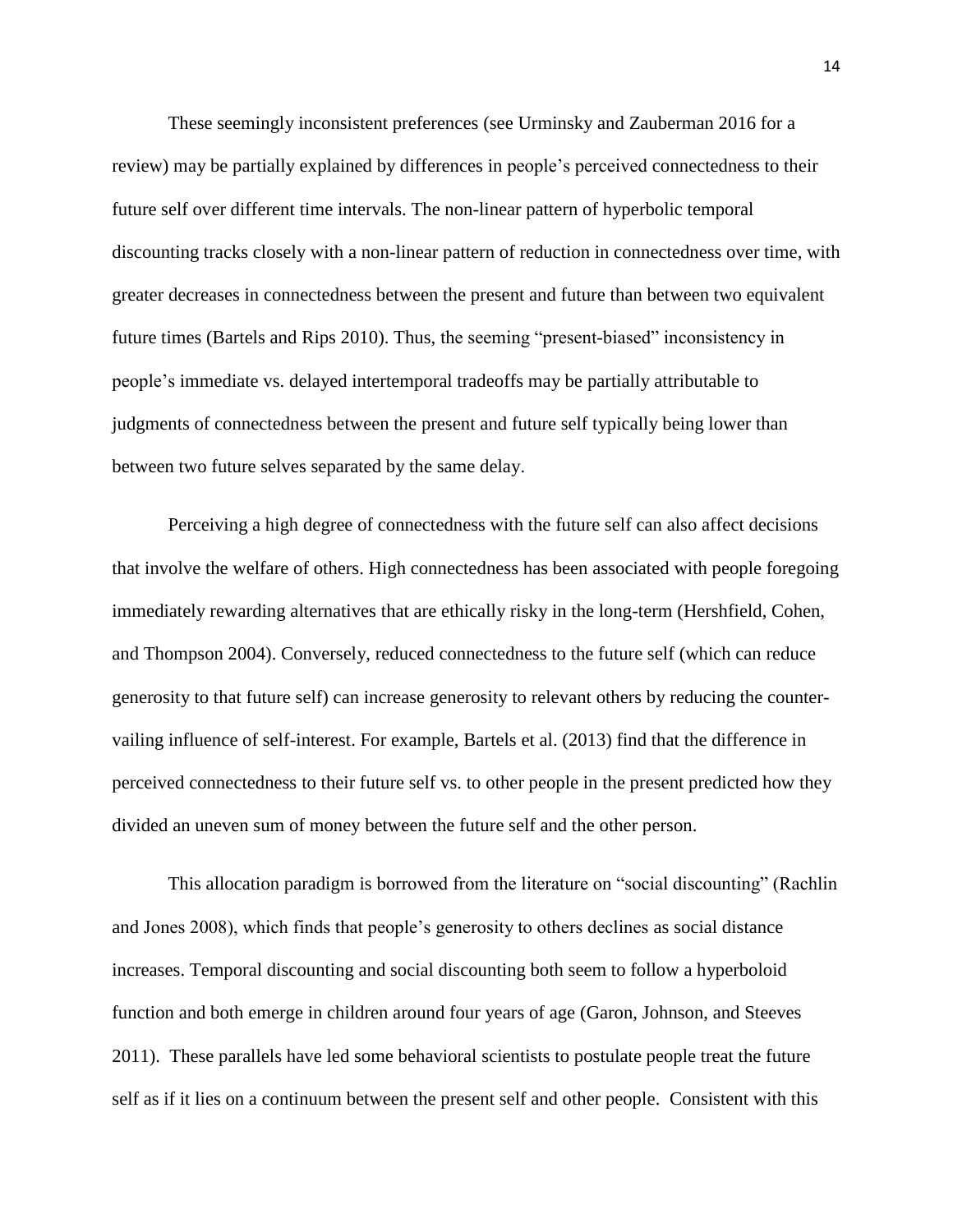view, studies have found correspondences in neural activation when thinking of the future self and other people, which correlate with discounting (Ersner-Hershfield, Wimmer, and Knutson 2009; Mitchell et al. 2011).

However, it is important not to take this "future self as a different person" analogy too literally. People's own degree of anticipated personal continuity is likely to be obvious and important enough to them (particularly when making explicit intertemporal tradeoffs) that they will not need to recruit social cognition reasoning. Even after major life changes, people are likely to share more and stronger connections with their own future selves than they will ever share with most other people.

Molouki and Bartels (2019) set out to test whether people treat future selves like they treat others, by measuring the distinct influence of four relevant factors (need, deservingness, liking, and similarity) on monetary allocation decisions that were both interpersonal (current self vs. others) and intrapersonal (current vs. future self). People did treat the future self like they treat other people, in that the relative influence of these factors is similar for both types of targets. However, there was also a very large difference in degree: monetary allocations to the future self were consistently higher than allocations to others. Although allocations to the future self and to others are evaluated using similar criteria, important differences in scope remain that are not captured by the analogy between social discounting and intertemporal discounting.

## WHAT KINDS OF DECISIONS ARE INFLUENCED BY SELF-CONTINUITY?

The results discussed thus far are suggestive that anticipated self-continuity contributes to the motivation to provide for the future self. However, people's allocation between present and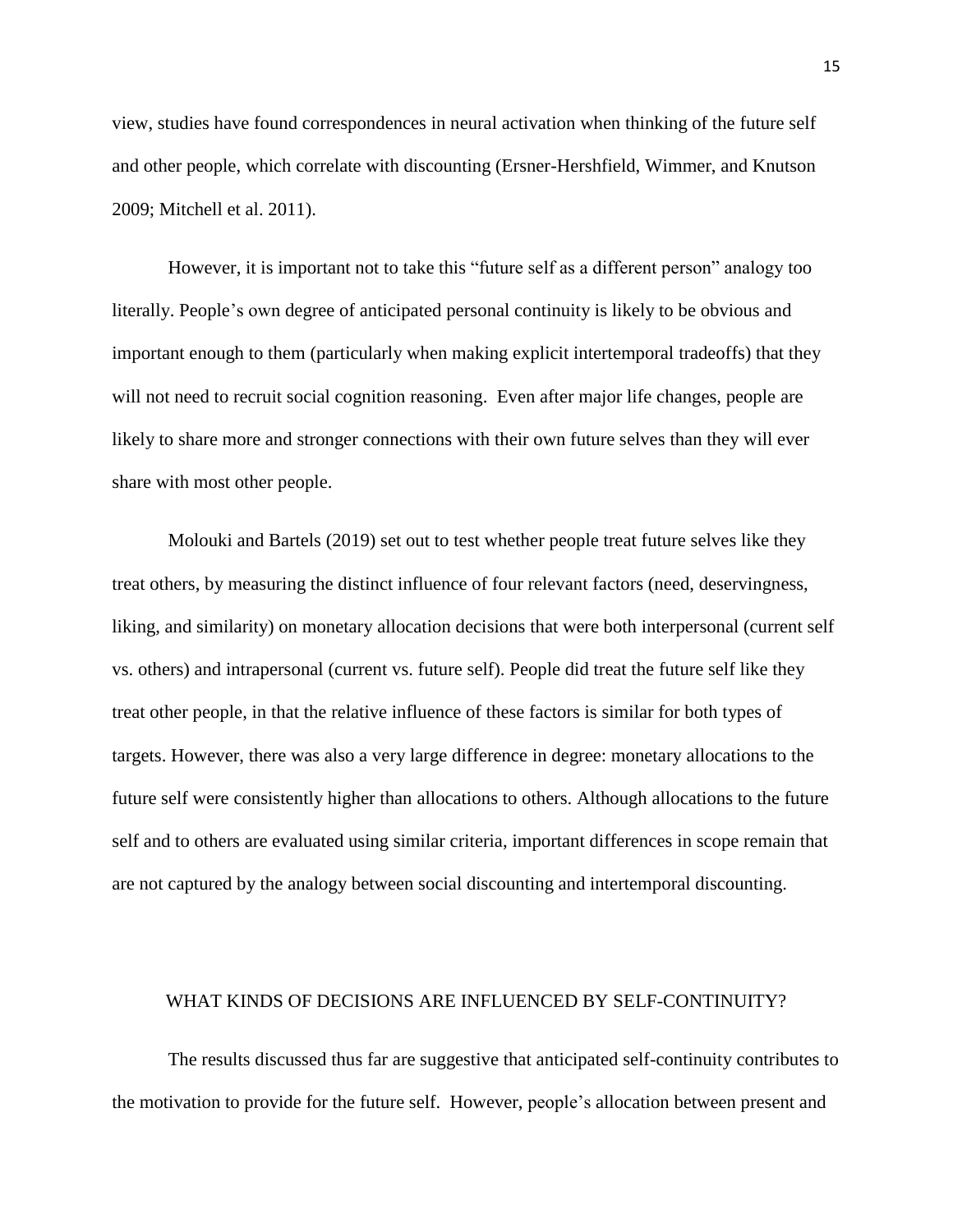future self (e.g., time discounting) is largely of interest as a proxy for choices and behaviors in which short-term benefits compete with long-term benefits more generally. In this view, making seemingly short-sighted choices, can be thought of as impatiently favoring a smaller-sooner reward over a larger-but-later benefit (Ainslie 1975). Supporting this view, people who are impatient in time discounting tasks do, on average, show more evidence of various short-sighted behaviors and the resulting outcomes, particularly in their finances, but also related to physical health (reviewed in Urminsky and Zauberman 2016; see Pezzuto and Urminsky 2018 for a largescale integrative replication).

This suggests that anticipated self-continuity may help explain other decisions and behaviors that pit present interests against future benefits. Consistent with this proposition, people who reported higher anticipated self-continuity chose lower levels of spending when opportunity costs were salient (Bartels and Urminsky 2015), were more likely to keep money for themselves by donating less to charity (Bartels et al. 2013), and reported more accumulated savings (Ersner-Hershfield et al. 2009; Joshi and Fast 2013).

Evidence that anticipated self-continuity and seeming far-sightedness are related have been found in other domains as well. People who anticipate more future self-continuity may procrastinate less on their academic work (Blouin-Hudon and Pychyl 2015) and earn higher grades (Adelman et al. 2017). Perceptions of greater continuity also are correlated with healthy behaviors (e.g., exercising, Rutchick et al. 2018). In ethical domains, greater perceived selfcontinuity relates to greater acceptance of punishment for past unethical behavior (Mott 2018; Tierney et al. 2014), more ethical choices in the present, and a greater likelihood of keeping future commitments (Hershfield et al. 2012).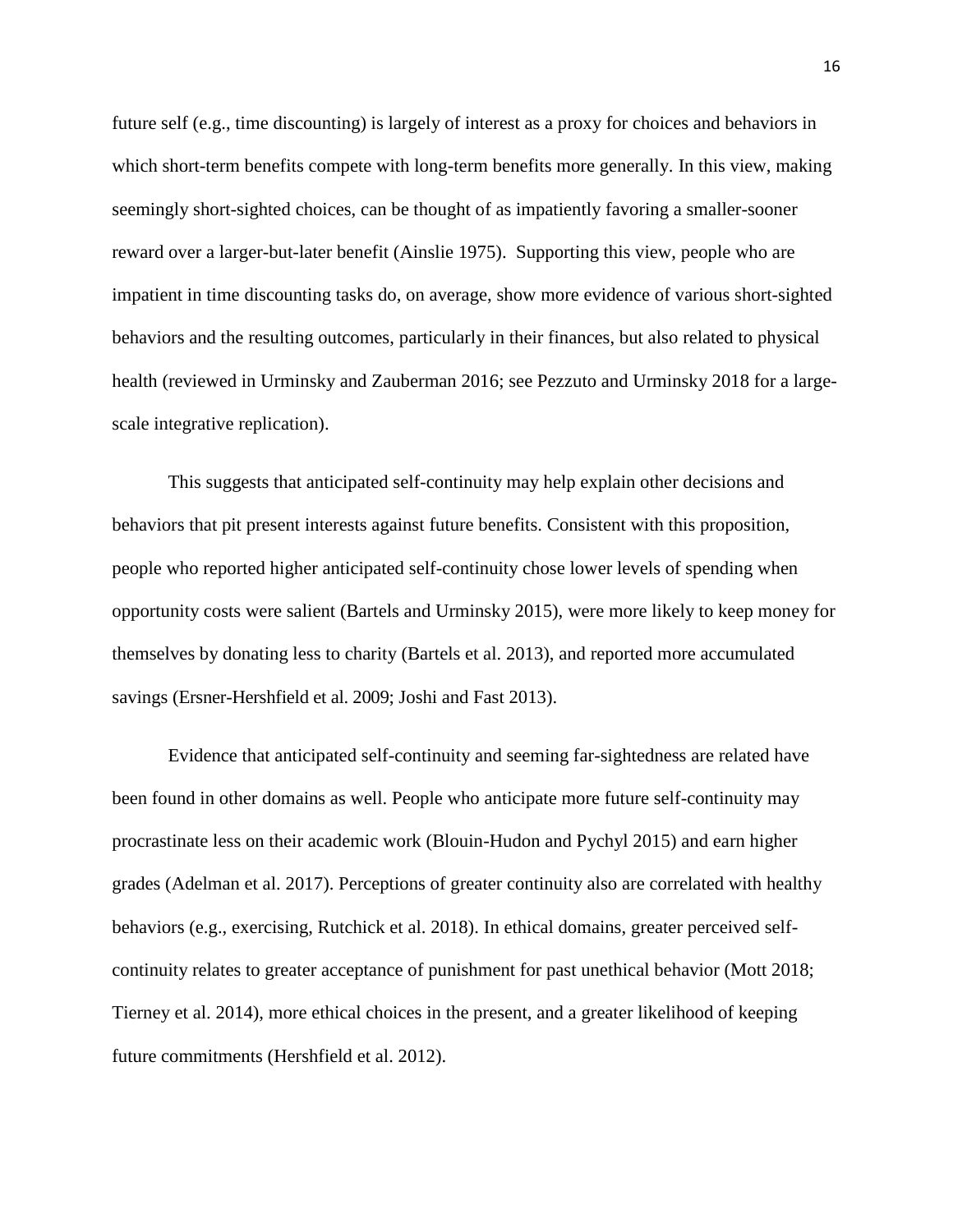These results point to the potential for a wide-ranging influence of anticipated selfcontinuity on decision-making. However, relatively little research has been done to identify reliable moderators and boundary conditions. One exception is whether people identify the longterm tradeoffs in their decisions. In the context of consumer spending decisions, Bartels and Urminsky (2015) find that consideration of future consequences (e.g., considering the opportunity cost of current spending) is unrelated to anticipated self-continuity, but may be a necessary condition for connectedness to the future self to influence decisions.

In one such study, participants chose between cheaper and more expensive products in multiple product categories. When tradeoffs were cued (by having participants first evaluate the relative importance of product categories before making their choices), experimentally bolstering self-continuity (via connectedness to the future self) promoted consumer savings, reducing choices of expensive versions in the less desirable product categories. However, when tradeoffs were not cued before choices, there was no effect of manipulating self-continuity on purchase preferences. Bolstering connectedness can indeed reduce spending, but perhaps only for less desirable purchase categories and only when people actively consider the tradeoffs involved. These findings highlight the need for more research that tests generalizability and identifies when it is that self-continuity does or does not motivate far-sighted decisions.

## OPEN QUESTIONS ABOUT SELF-CONTINUITY

How is people's subjective sense of identity continuity formed, and how do differences across individuals in perceptions of self-continuity arise? Bartels and Rips (2010) identify specific future events related to important aspects of identity (e.g., a religious conversion), for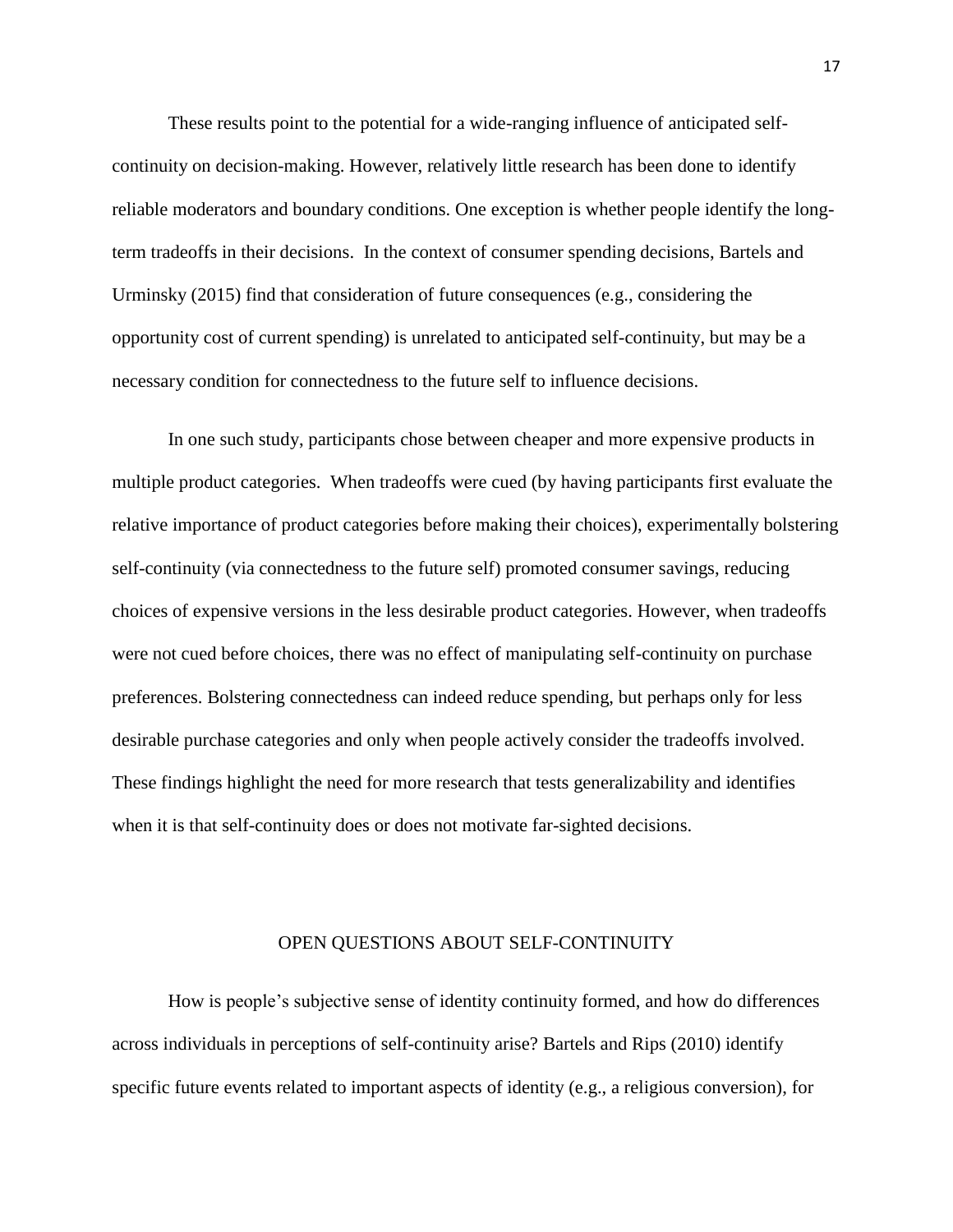which anticipating change can reduce perceived self-continuity. Recent research on what makes experiences transformative (Paul 2014) and on the causal structure of identity (Chen et al. 2016) may point to useful approaches to more generally answering this question. However, measurement over longer periods of time or spanning transformative life experiences, which can capture lasting changes to identity as they occur, may be most informative.

Does identity continuity guide behavior even in the absence of intertemporal tradeoffs? If people seek to achieve (per the verification principle) and maintain desired identities, people may be motivated to behave in accordance with the norms of these identities in order to preserve self-continuity. Consistent with this view, Chen and Urminsky (2019) find that holders of a political party or national identity for whom that identity is more central (i.e., is implicated in more causal relationships with other aspects of the self) are more likely to vote for their party's candidate (despite their own misgivings about the candidate) or to support a nationalist policy (Brexit).

Conversely, there may be circumstances in which self-continuity has negative associations or is undesired, motivating people to behave in ways that either disrupt selfcontinuity, or at least signal a change in prominent aspects of the self-concept. For example, a person who has defined him or herself by undesired self-destructive behaviors (e.g., as a substance abuser), or by identities closely associated with those behaviors (e.g., as a musician who plays in clubs where drug and alcohol use are rampant), may see a disruption to continuity as a welcome "clean-break" that would facilitate positive change. Yang and Urminsky (2015) find a lower likelihood of behaviors symbolically signaling self-continuity when people's past outcomes lead to predicting future negative outcomes. Such "fresh-start" behaviors tend to be clustered at times that signal the potential for change in identity (Dai, Milkman, and Riis 2014,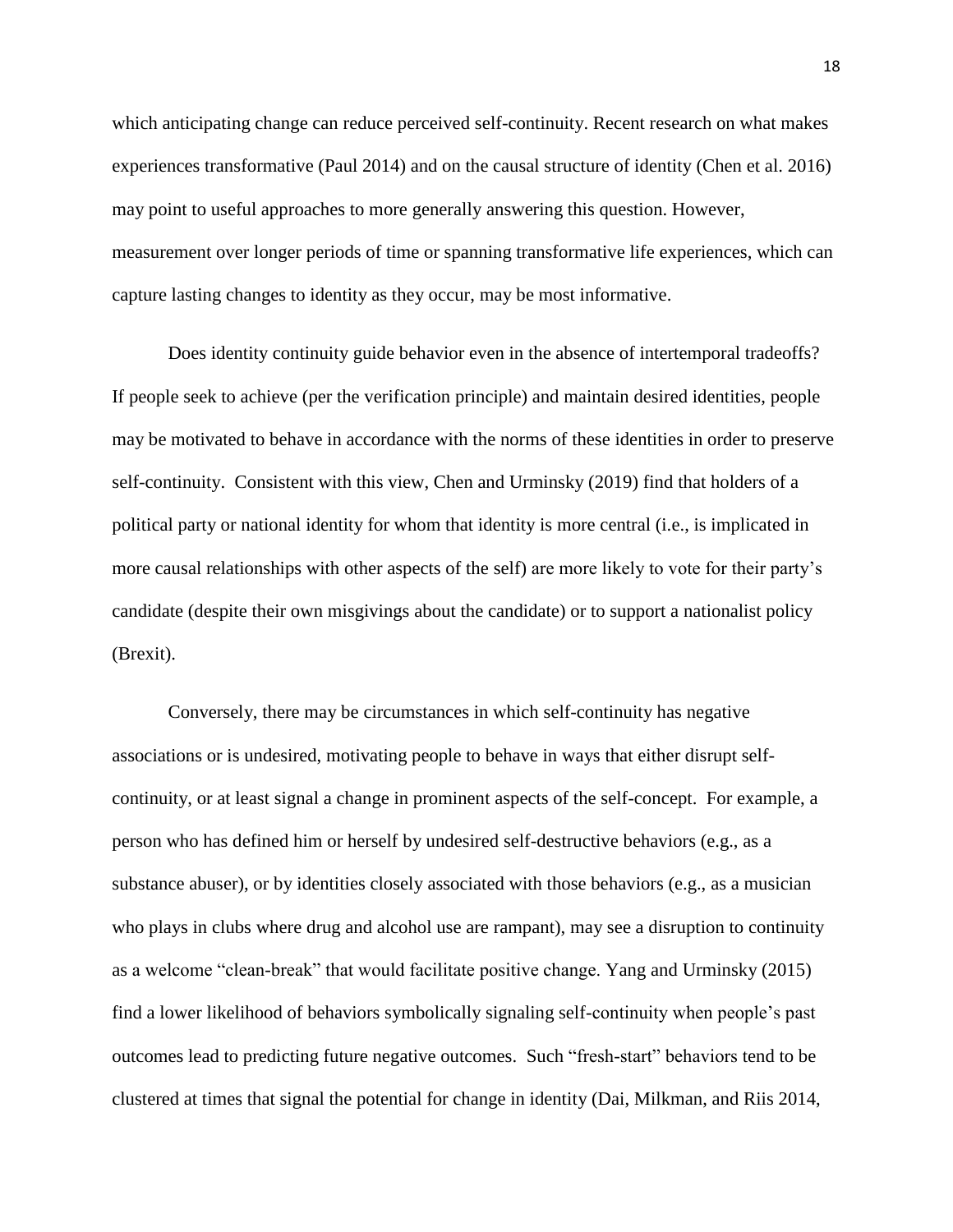2015). The possibility that people are more open to engaging in behaviors associated with discontinuity when change is desirable needs more research.

While people may characterize themselves as a single entity, psychological approaches that have attempted to build theories of singular identity seem to fall short in explaining people's intuitions and self-concept-related behaviors. Instead, research on the self-concept suggests a broader view, where what defines a person is multi-faceted and in flux. Understanding how people anticipate changes in the self-concept, which changes they desire, and their resulting sense of self-continuity or disruption, can yield key insights into people's sense of what makes them who they are and the decisions that they make.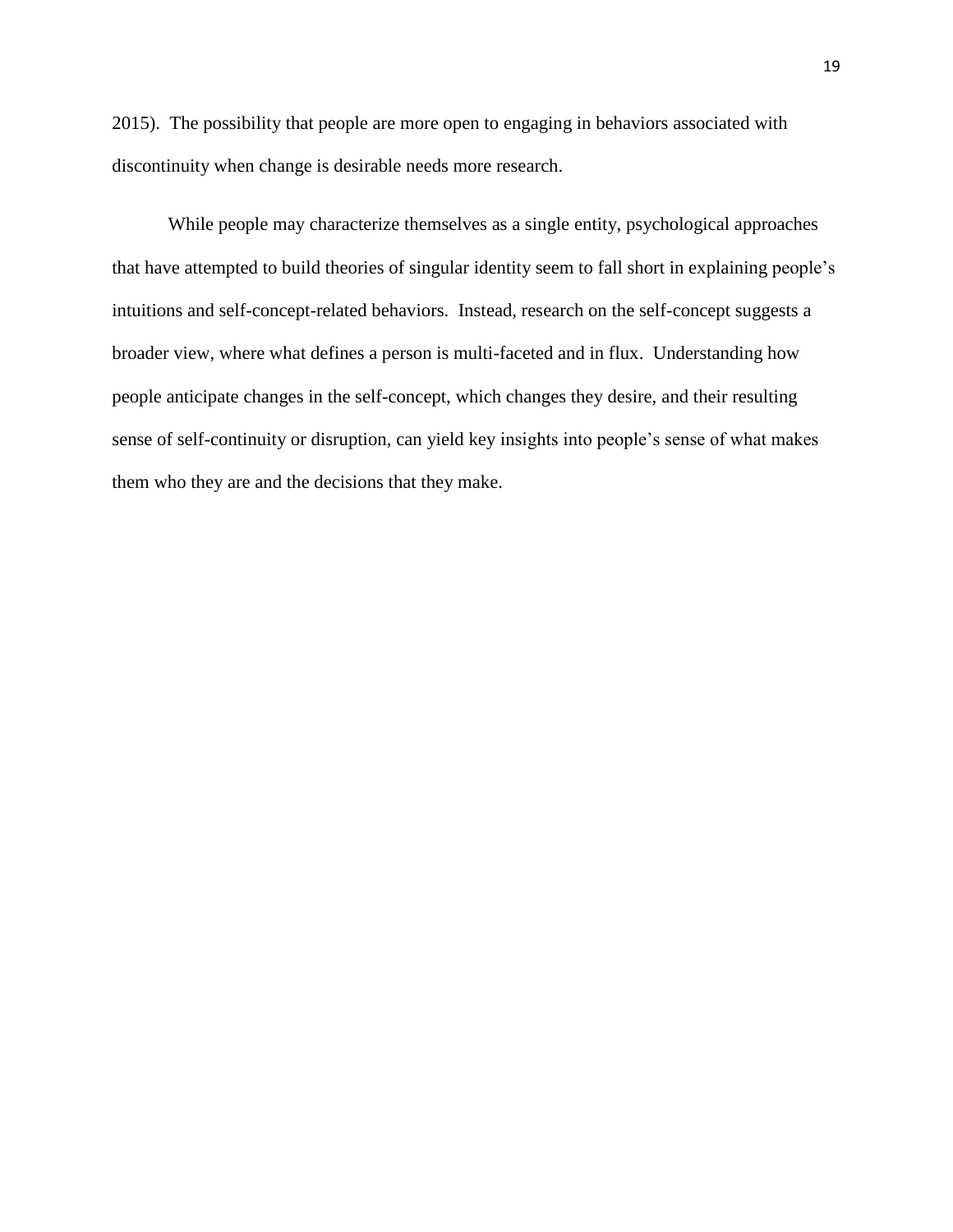#### REFERENCES

- Adelman, Robert M., Sarah D. Herrmann, Jessica E. Bodford, Joseph E. Barbour, Oliver Graudejus, Morris A. Okun, and Virginia S. Y. Kwanm (2017), 'Feeling closer to the future self and doing better: Temporal psychological mechanisms underlying academic performance', *Journal of Personality*, (June), 398-408.
- Ahn, Woo-kyoung, Nancy S. Kim, Mary E. Lassaline, and Martin J. Dennis (2000), 'causal status as a determinant of feature centrality', *Cognitive Psychology*, 41, 361-416.
- Akerlof, George A. and Rachel E. Kranton (eds.) (2010), *Identity Economics: How Our Identities Shape Our Work, Wages, and Weil-Being*, Princeton and Oxford: Princeton University Press.
- Ainslie, George (1975), 'Specious reward: A behavioral theory of impulsiveness and impulse control', *Psychological Bulletin*, 82, 463-496.
- Bartels, Daniel. M. and Lance J. Rips (2010), 'Psychological connectedness and intertemporal choice', *Journal of Experimental Psychology: General*, 139, 49-69.
- Bartels, Daniel M., Trevor Kvaran, and Shaun Nichols (2013), 'Selfless giving', *Cognition*, *129,*  392-403.
- Bartels, Daniel M. and Oleg Urminsky (2011), 'On intertemporal selfishness: How the perceived instability of identity underlies impatient consumption', *Journal of Consumer Research*, 38, 182-198.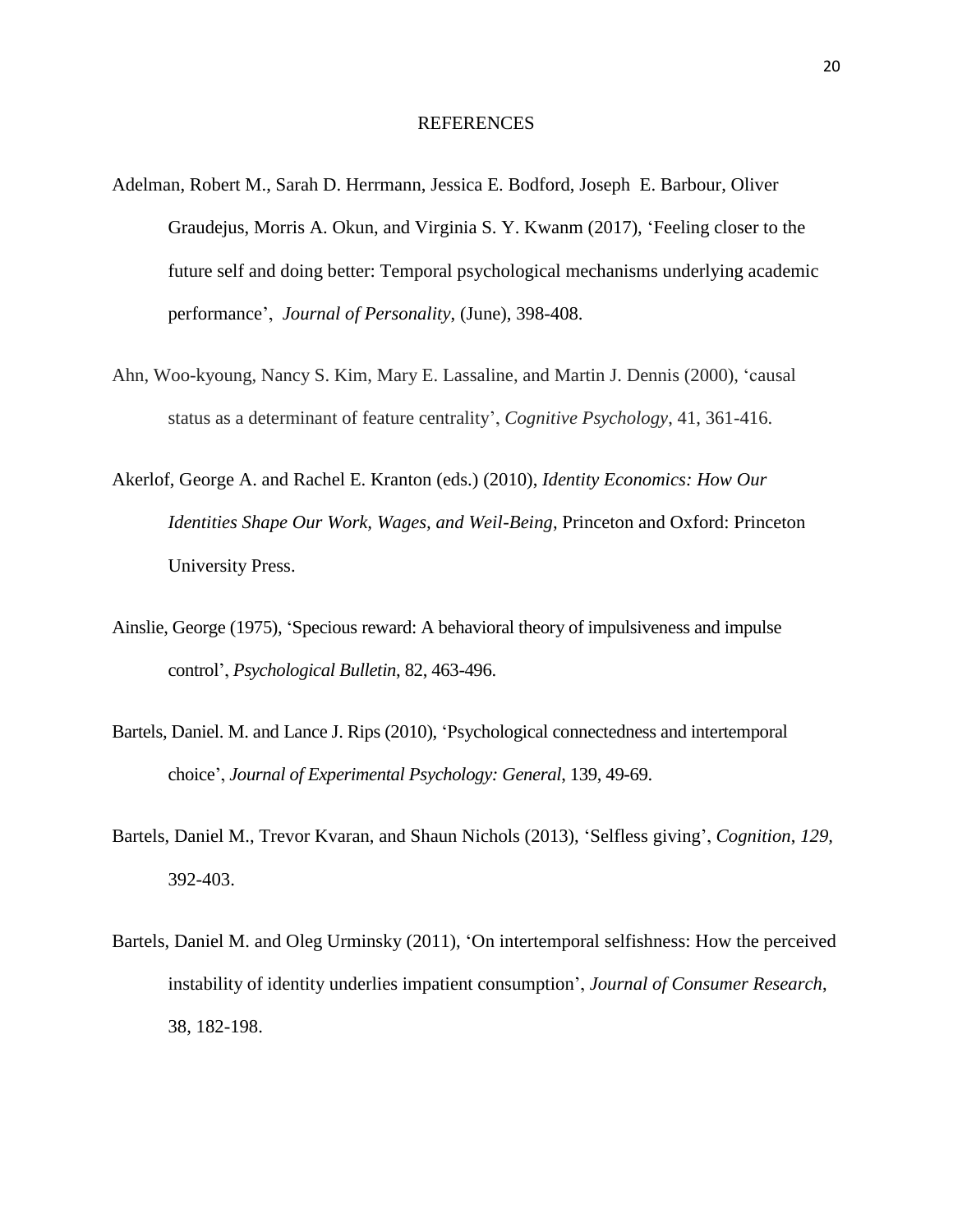- Bartels, Daniel M. and Oleg Urminsky (2015), 'To know and to care: How awareness and valuation of the future jointly shape consumer savings and spending', *Journal of Consumer Research,* 41, 1469-1485
- Blok, Sergey, George Newman, and Lance Rips (2005), 'Individuals and their concepts', in Woo-kyoung Ahn, Robert Goldstone, Bradley C. Love, Arthur B. Markman, and Phillip Wolff (eds.), *Categorization Inside and Outside the Lab*, Washington, D.C.: American Psychological Association.
- Blouin-Hudon, Eve-Marie C. and Timothy A. Pychyl (2015), 'Experiencing the temporally extended self: Initial support for the role of affective states, vivid mental imagery, and future self-continuity in the prediction of academic procrastination', *Personality and Individual Differences*, 86, 50-56.
- Bryan, Christopher J. and Hal E. Hershfield (2012), 'You owe it to yourself: Boosting retirement saving with a responsibility-based appeal', *Journal of Experimental Psychology: General,* 141, 429-432.
- Busseri, Michael A., Becky L. Choma, and Stan W. Sadava (2009), 'Functional or fantasy? examining the implications of subjective temporal perspective ''trajectories" for life satisfaction', *Personality and Social Psychology Bulletin,* 35*,* 295–308.
- Chen, Stephanie Y., Oleg Urminsky, and Daniel M. Bartels (2016), 'Beliefs about the causal structure of the self-concept determine which changes disrupt personal identity', *Psychological Science*, 27, 1398-1406.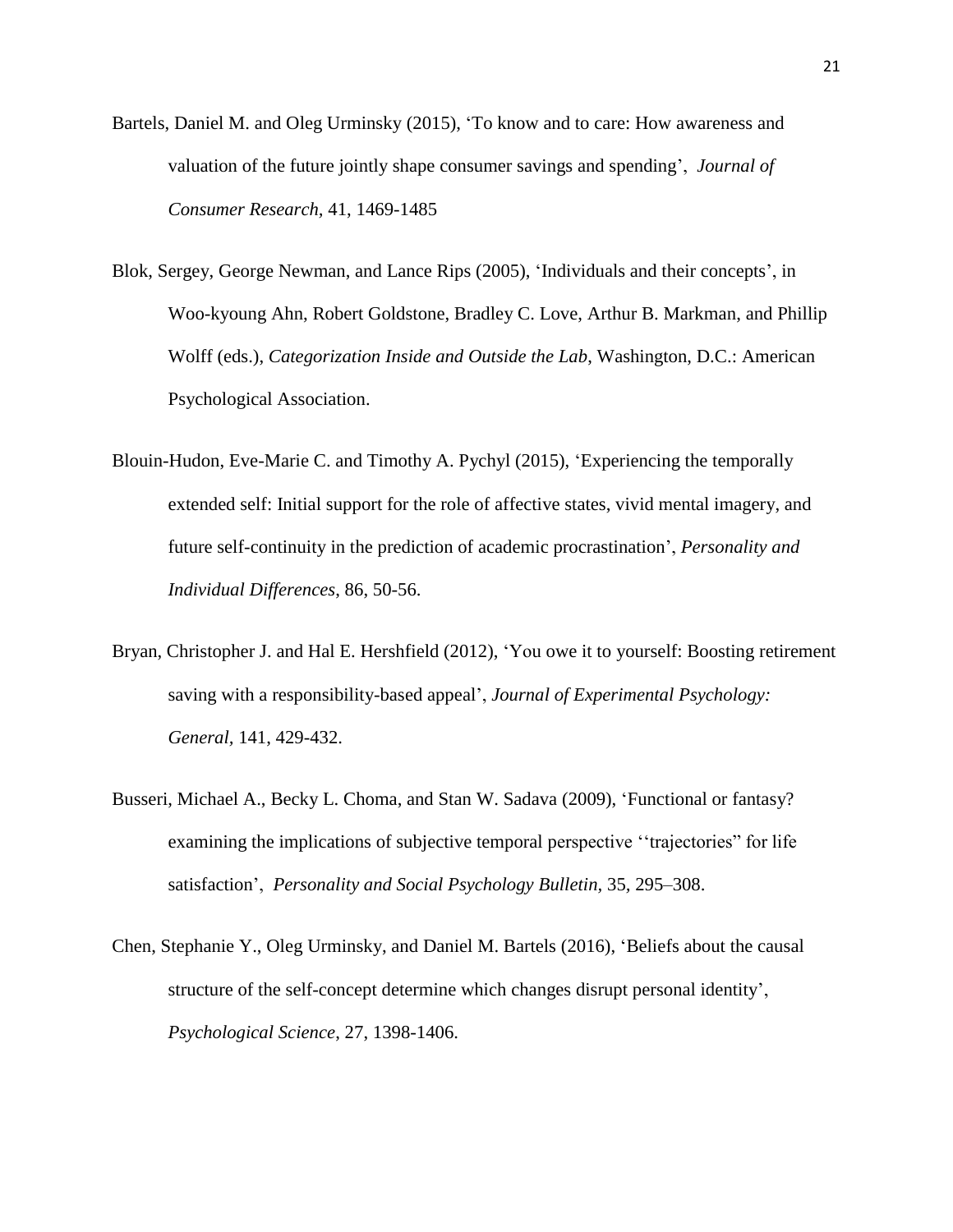- Chen, Stephanie Y. and Oleg Urminsky (2018a), 'The role of causal beliefs in political identity and voting', working paper, University of Chicago, Chicago, IL 60637.
- Chen, Stephanie Y. and Oleg Urminsky (2019), 'We are what we think: Representations of the self-concept and identity-based choice', working paper, University of Chicago, Chicago, IL 60637.
- Dai, Hengchen, Katherine L. Milkman, and Jason Riis (2014), 'The fresh start effect: Temporal landmarks motivate aspirational behavior', *Management Science*, 60, 2563-2582.
- Dai, Hengchen, Katherine L. Milkman, and Jason Riis (2015), 'Put your imperfections behind you: Temporal landmarks spur goal initiation when they signal new beginnings', *Psychological Science,* 26, 1927-1936
- Dancy, Jonathan (1997), 'Parfit and indirectly self-defeating theories', in Johnathan Dancy (ed) *Reading Parfit*, Wiley-Blackwell Publishing.
- De Freitas, Julian, Mina Cikara, Igor Grossmann, and Rebecca Schlegel (2018), 'Moral goodness is the essence of personal identity', *Trends in Cognitive Sciences*, 22, 739-740.
- Ersner-Hershfield, Hal, M. Tess Garton, Kacey Ballard, Gregory R. Samanez-Larkin, and Brian Knutson (2009), 'Don't stop thinking about tomorrow: Individual differences in future selfcontinuity account for saving', *Judgment and Decision Making*, 4, 280-286.
- Ersner-Hershfield, Hal, G. Elliot Wimmer, and Brian Knutson (2009), 'Saving for the future self: Neural measures of future self-continuity predict temporal discounting', *Social Cognitive and Affective Neuroscience*, 4, 85-92.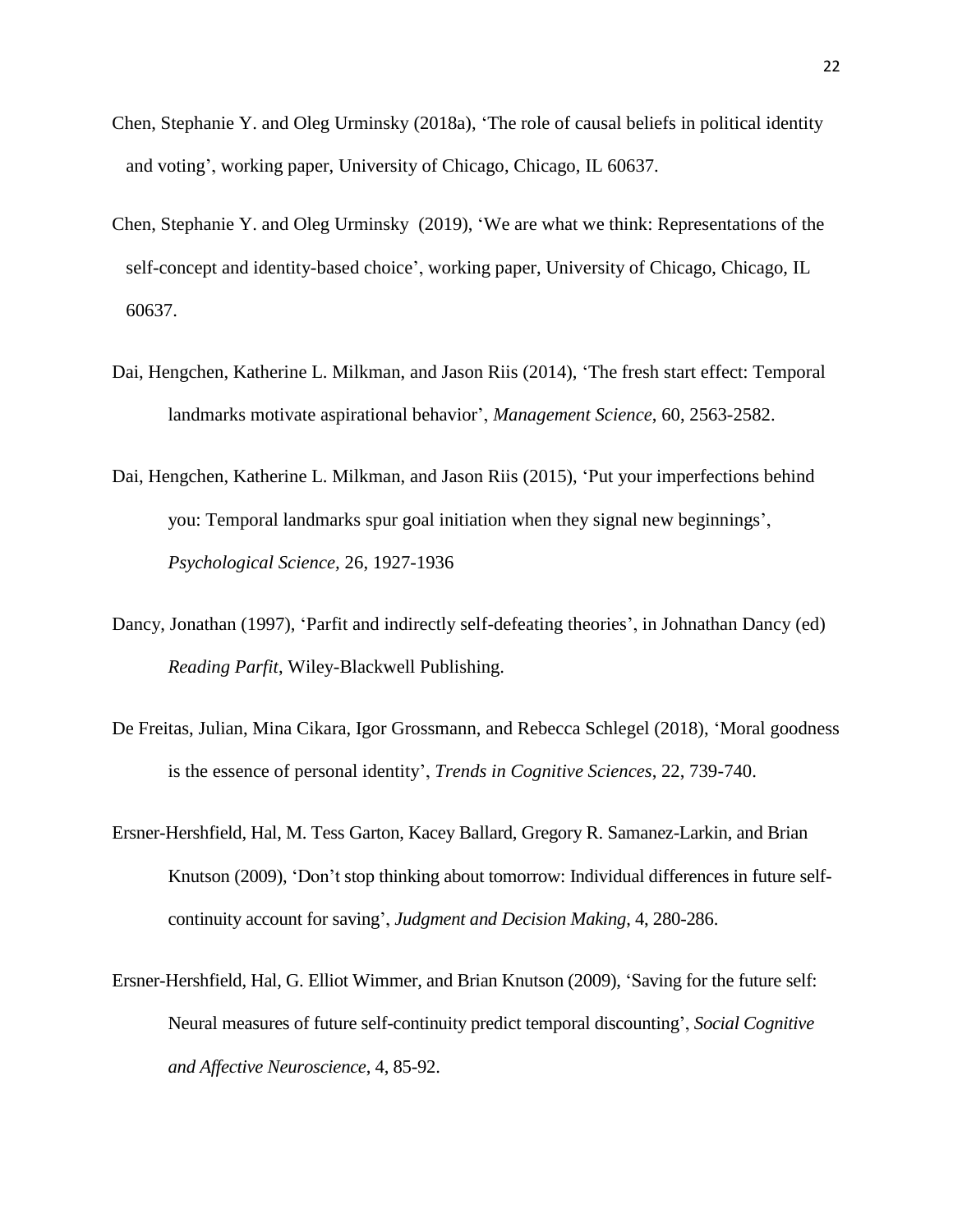- Frederick, Shane, George Loewenstein, and Ted O'Donoghue (2002), 'Time discounting and time preference: A critical review', *Journal of Economic Literature*, 40, 351–401.
- Frederick, Shane (2003), 'Time preference and personal identity', in George Loewenstein, Daniel Read, Roy Baumeister (eds), *Time and Decision*, New York, NY, US: Russell Sage Foundation, 89-113.
- Frederick, Shane (2006), 'Valuing future life and future lives: A framework for understanding discounting', *Journal of Economic Psychology,* 27, 667-680.
- Frederick, Shane, Nathan Novemsky, Jing Wang, Ravi Dhar, and Stephen Nowlis (2009), 'Opportunity cost neglect', *Journal of Consumer Research,* 36, 553-561.
- Garon, Nancy, Brittany Johnson, B and Ashley Steeves (2011), 'Sharing with others and delaying for the future in preschoolers', *Cognitive Development*, 26, 383-396.
- Gelman, Susan A., Gail D. Heyman, and Christine H. Legare (2007), 'Developmental changes in the coherence of essentialist beliefs about psychological characteristics,', *Child Development*, 78, 757-774.
- Green, Leonard, Nathanael Fristoe, and Joel Myerson (1994), 'Temporal discounting and preference reversals in choice between delayed outcomes', *Psychonomic Bulletin and Review*, 1, 383- 389.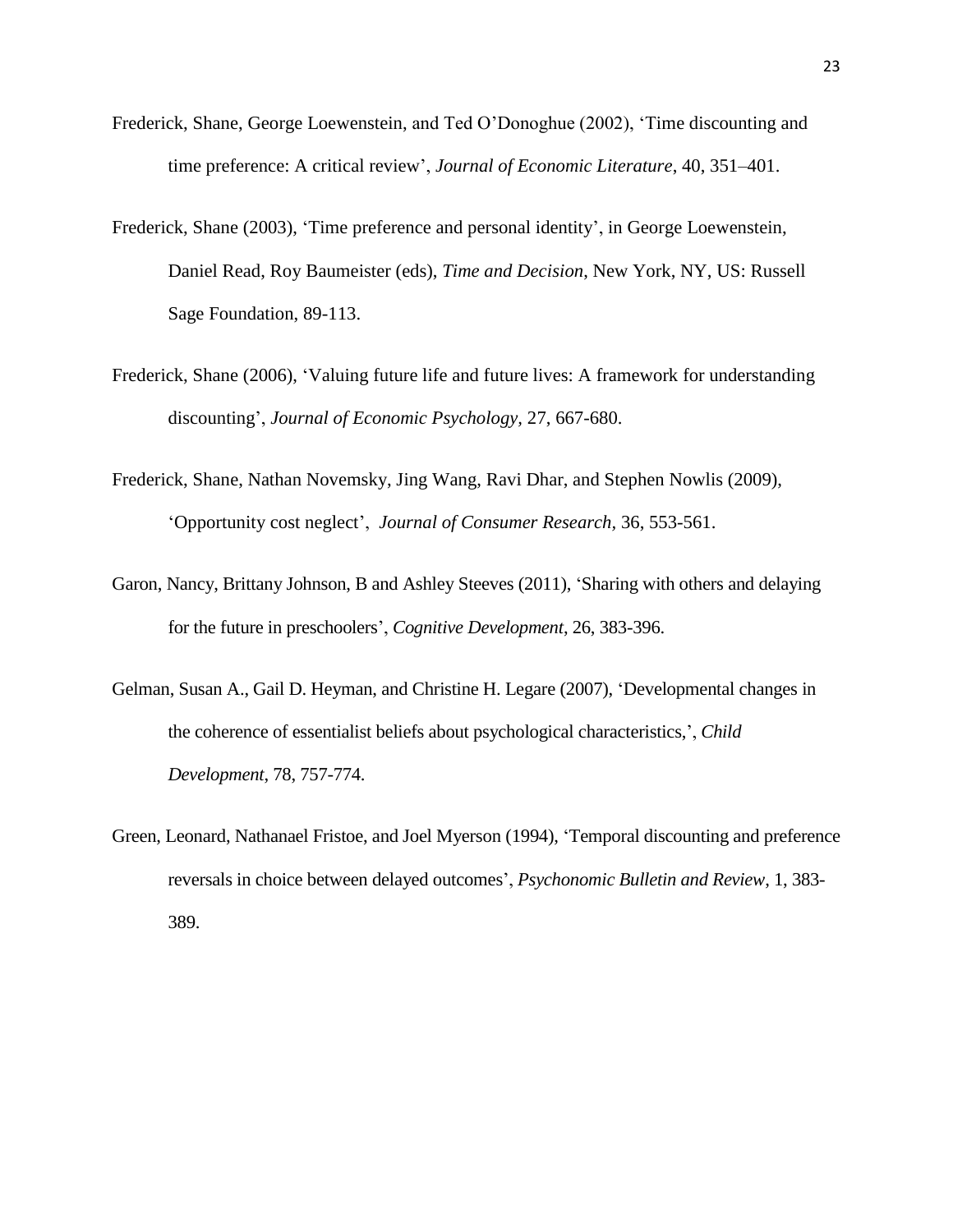- Haslam, Nick, Brock Bastian, and Melanie Bissett (2004), 'Essentialist beliefs about personality and their implications', *Personality and Social Psychology Bulletin*, 30, 1661-1673.
- Haslam, Nick, Brock Bastian, Christopher Fox and Jennifer Whelan (2007), 'Beliefs about personality change and continuity', *Personality and Individual Differences,* 42, 1621–1631.
- Heiphetz, Larisa, Nina Strominger, and Liana L. Young (2017), 'The role of moral beliefs, memories, and preferences in representations of identity', *Cognitive Science*, 41, 744-767.
- Hershfield, Hal E., Taya R. Cohen, and Leigh Thompson (2012), 'Short horizons and tempting situations: Lack of continuity to our future selves leads to unethical decision making and behavior', *Organizational Behavior and Human Decision Processes*, 117, 298-310.
- Hershfield, Hal E., Daniel G. Goldstein, William F. Sharpe, Jesse Fox, Leo Yeykelis, Laura L. Carstensen, and Jeremy N. Bailenson (2011), 'Increasing saving behavior through ageprogressed renderings of the future self', *Journal of Marketing Research*, 48, S23-S37.
- Hogg, Michael A., Deborah J. Terry, and Katherine M. White (1995), 'A tale of two theories: A critical comparison of identity theory with social identity theory', *Social Psychology Quarterly*, 58, 255-269.
- Joshi, Priyanka D. and Nathanael J. Fast (2013), 'Power and reduced temporal discounting', *Psychological Science*, 24, 432-438.
- Kanten, Alf Borre and Karl Halvor Teigen (2008), 'Better than average and better with time: Relative evaluations of self and other in the past, present, and future', *European Journal of Social Psychology*, 38, 343-353.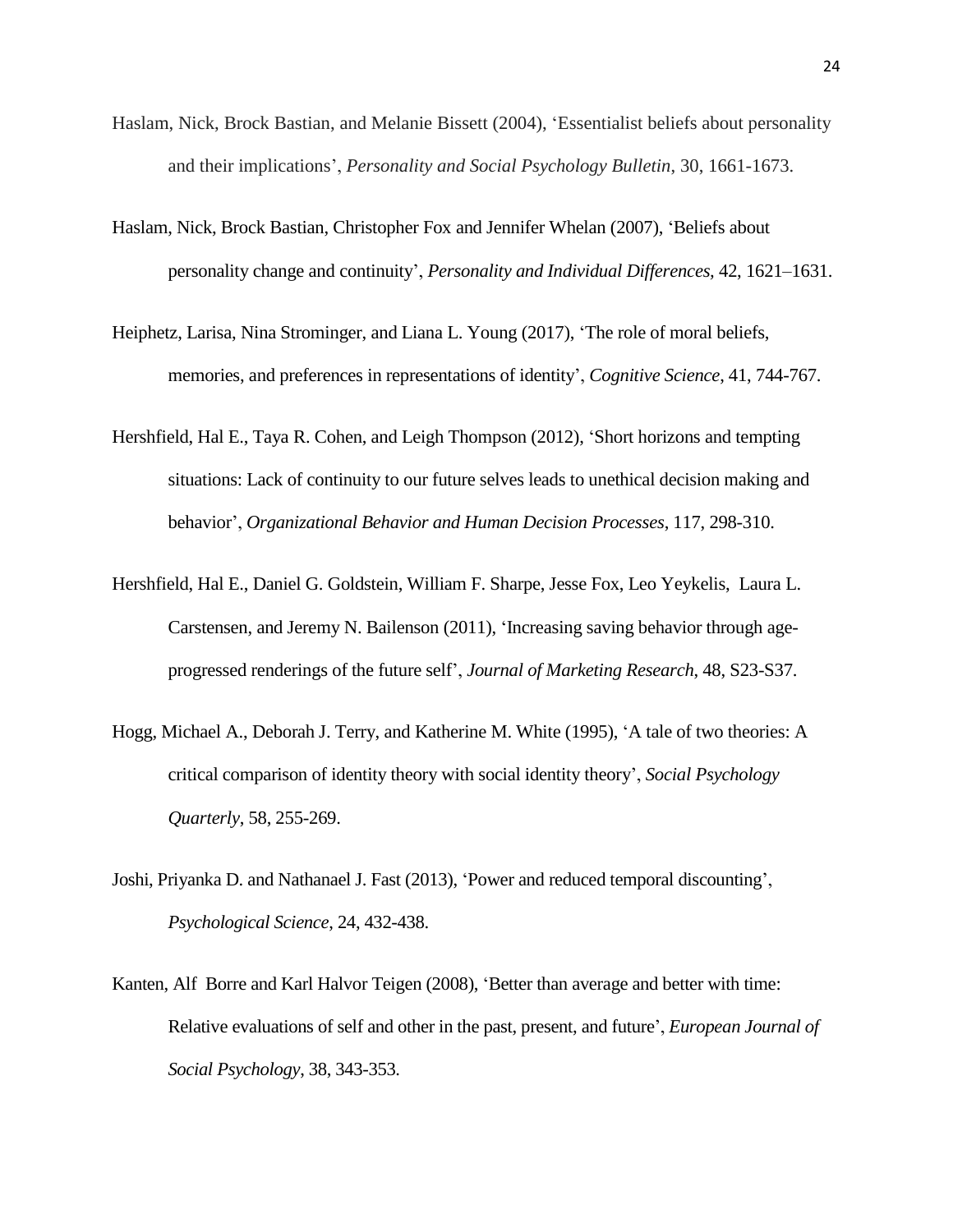- LeBoeuf, Robyn A., Eldar Shafir, Julia Belyavsky Bayuk (2010), 'The conflicting choices of alternating selves', *Organizational Behavior and Human Decision Processes*, 111, 48-61.
- Markus, Hazel and Elissa Wurf (1987), 'The dynamic self concept: A social psychological perspective', *Annual Review of Psychology*, 38, 299-337.

Markus, Hazel and Paula Nurius (1986), 'Possible Selves', *American Psychologist*, 41, 954-969.

- Martin, Raymond and John Barresi (2003), *Personal Identity*, Blackwell Publishing, Malden, MA 02148.
- Medin, Douglas L., Robert L. Goldstone, and Dedre Gentner. "Respects for similarity." *Psychological review* 100.2 (1993): 254.
- Mitchell, Jason P., Jessica Schirmer, Daniel L. Ames and Daniel T. Gilbert (2011), 'Medial prefrontal cortex predicts intertemporal choice', *Journal of Cognitive Neuroscience,*  23*,* 1-10.
- Molouki, Sarah and Daniel M. Bartels (2017), 'Personal change and the continuity of the self', *Cognitive Psychology*, 93, 1-17.
- Molouki, Sarah and Daniel M. Bartels (2019), "Are future selves treated like others? Comparing determinants of intrapersonal and interpersonal allocations" Working paper, University of Chicago
- Molouki, Sarah, Daniel Bartels, and Oleg Urminsky (2016). "Neglecting decline: Remembered and predicted personal development diverge from actual longitudinal change." CogSci 2016.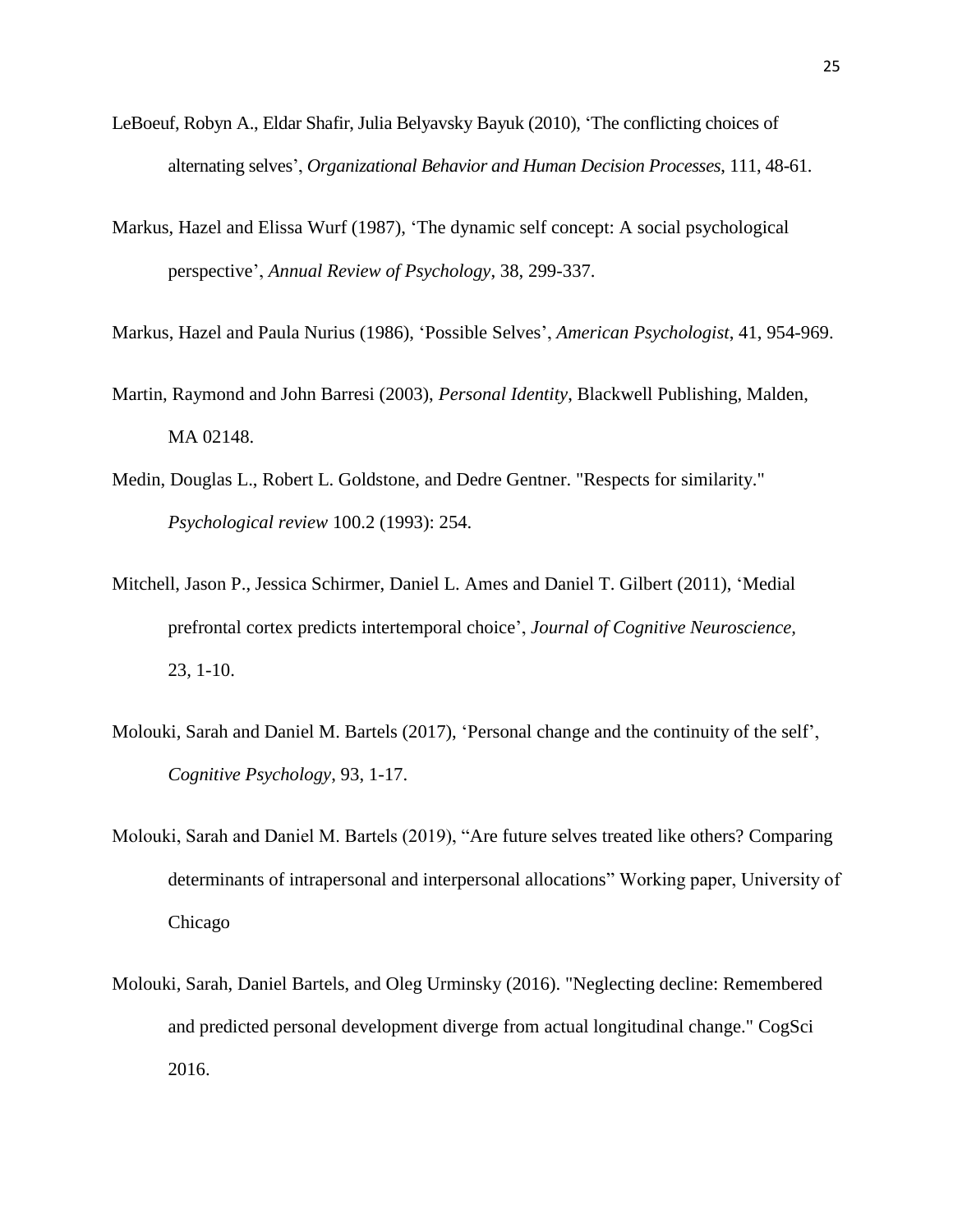- Mott, Christian (2018) 'Statutes of limitations and personal identity', in Tania Lombrozo, Joshua Knobe, and Shaun Nichols (eds), *Oxford Studies in Experimental Philosophy,* Oxford University Press, 243-269.
- Newman, George E., Paul Bloom, and Joshua Knobe (2014), 'Value judgments and the true self', *Personality and Social Psychology Bulletin*, 40, 203-216.
- Newman, George E., Julian De Fretias, and Joshua Knobe (2015), 'Beliefs about the true self explain asymmetries based on moral judgment', *Cognitive Science*, 39, 96-125.
- Newman, George and Joshua Knobe (forthcoming), 'The essence of essentialism', *Mind and Language*.
- Nichols, Shaun and Michael Bruno (2010), 'Intuitions about personal identity: An empirical study', *Philosophical Psychology*, 23, 293-312.

Paul, Laurie Ann (2014), *Transformative experience*. OUP Oxford.

Parfit, Derek (1971), 'Personal Identity', *The Philosophical Review*, 80, 3-27.

Parfit, Derek (1984), *Reasons and Persons*, Oxford, UK: Oxford University Press.

- Pezzuto, John and Oleg Urminsky (2018), 'Delay Discounting and Behavior,' working paper, University of Chicago, Chicago, IL 60637.
- Rachlin, Howard and Bryan A. Jones (2008), 'Social discounting and delay discounting', *Journal of Behavioral Decision Making*, 21, 29-43.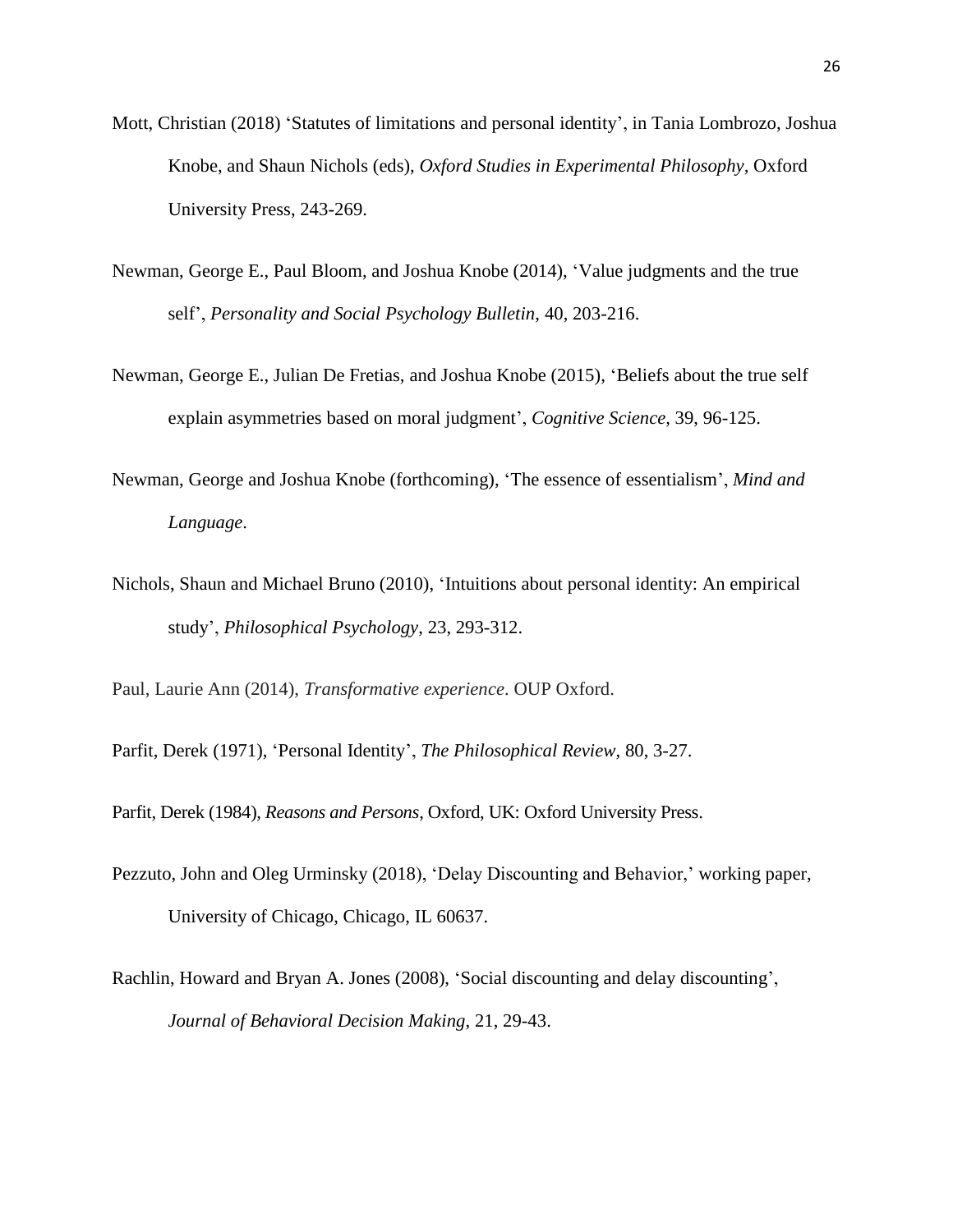- Reed, Americus (2004), 'Activating the self-importance or consumer selves: Exploring identity salience effects on judgments', *Journal of Consumer Research*, 31, 286-298.
- Reed, Americus and Mark R. Forehand (2016), 'The ebb and flow of consumer identities: The role of memory, emotions and threats', *Current Opinion in Psychology,* 10, 94-100.
- Reed, Americus, Mark R. Forehand, Stefano Puntoni, and Luk Warlop (2012), 'Identity-based consumer behavior', *International Journal of Research In Marketing*, 29, 310-321.
- Rutchick, Abraham M., Michael L. Slepian, Monica O. Reyes, Lindsay N. Pleskus, and Hal E. Hershfield (2018), 'Future self-continuity is associated with improved health and increases exercise behavior', *Journal of Experimental Psychology: Applied,* 24, 72-80.
- Shoemaker, David and Kevin Toubia (2018), *Personal Identity*. In Oxford Handbook of Moral Psychology, forthcoming.
- Spiller, Stephen A. (2011), 'Opportunity cost consideration', *Journal of Consumer Research*, 38, 595-610.
- Starmans, Christina and Paul Bloom (2018a), 'Nothing personal: What psychologists get wrong about identity', *Trends in Cognitive Sciences*, 22, 566-568.
- Starmans, Christina and Paul Bloom (2018b), 'If you become evil, do you die?' *Trends in Cognitive Sciences*, 22, 740-741.
- Strohminger, Nina and Shaun Nichols (2014), 'The essential moral self', *Cognition*, 131, 159- 171.